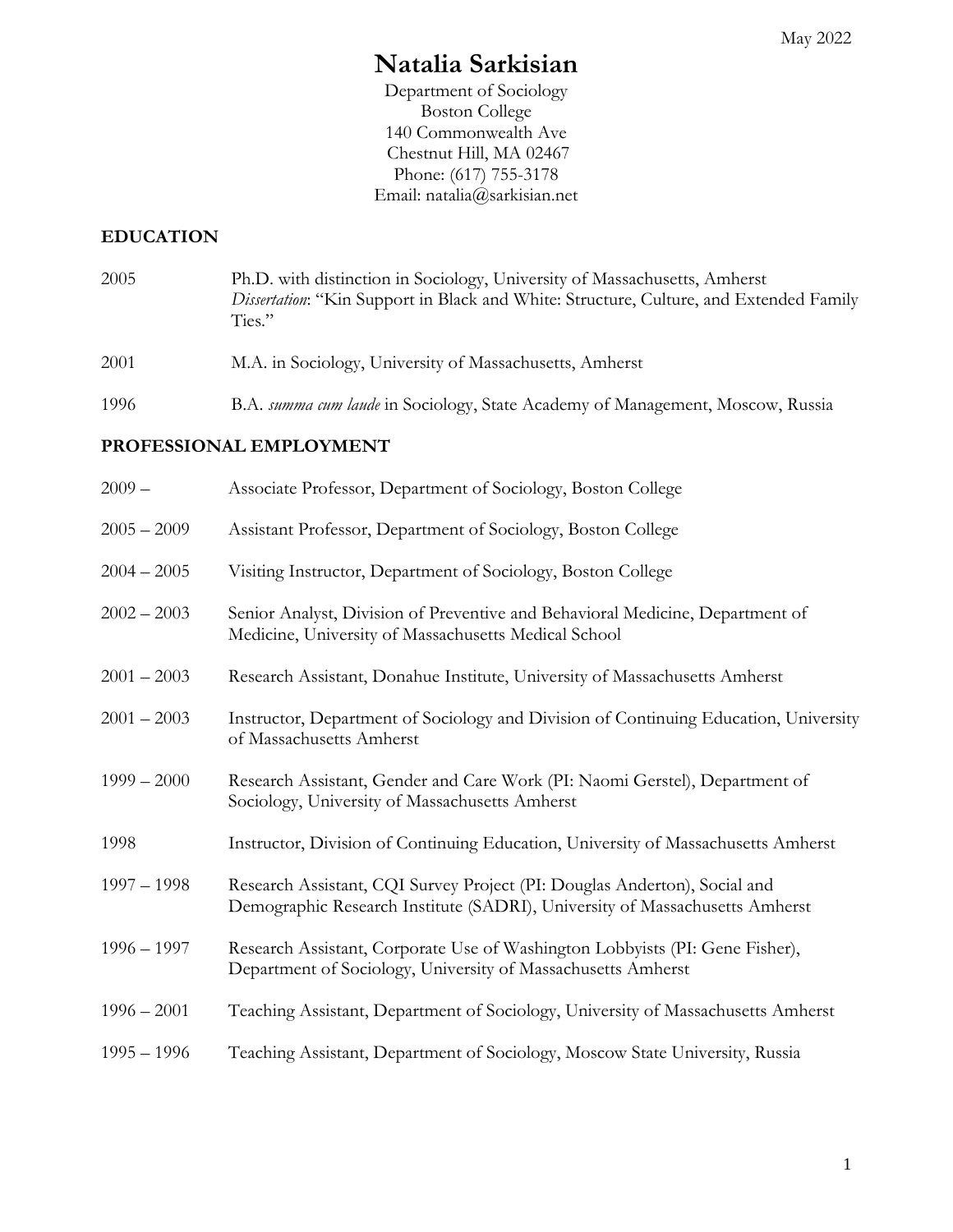# **JOURNAL ARTICLES**

\*Coauthors who are students or former students underlined.

- Lai, Lei, Elyssa Besen, Natalia Sarkisian, and Qingwen Xu. 2020. "A Sino-U.S. Comparison on Workplace Flexibility: Examining Employees' Attitudes about, Access to and Use of Flexibility and its Effectiveness on Employee Outcomes." *The International Journal of Human Resource Management*. <https://www.tandfonline.com/doi/full/10.1080/09585192.2020.1737174>
- Karamnov, Sergey, Natalia Sarkisian, Rebecca Grammer, Wendy L. Gross, and Richard D. Urman. 2017. "Analysis of Adverse Events Associated with Adult Moderate Procedural Sedation Outside the Operating Room." *Journal of Patient Safety*, 13, 3(September), 111–121. doi: 10.1097/PTS.0000000000000135
- McNamara, Tay, Marcie Pitt-Catsouphes, Natalia Sarkisian, Elyssa Besen, and Miwako Kidahashi. 2016. "Age Bias in the Workplace: Cultural Stereotypes and In-Group Favoritism." *The International Journal of Aging and Human Development,* 83, 2, 156-183.
- Sweet, Stephen, Natalia Sarkisian, Christina Matz-Costa, and Marcie Pitt-Catsouphes. 2016. "Are Women Less Career Centric Than Men? Structure, Culture, and Identity Investments." *Community, Work, and Family,* 19, 4, 481-500*.*
- Sarkisian, Natalia, and Naomi Gerstel. 2015. "Does Singlehood Isolate or Integrate? Examining the Link between Marital Status and Ties to Kin, Friends, and Neighbors." *Journal of Social and Personal Relationships*, 33, 3, 361-384.

*\*\*\*Article selected to be highlighted in "Relationship Matters" podcast (#49) at http://spr.sagepub.com/site/podcast/podcast\_dir.xhtml\*\*\**

- Calvo, Rocio, and Natalia Sarkisian. 2015. "Racial/Ethnic Differences in Postmigration Education among Adult Immigrants in the USA." *Ethnic and Racial Studies,* 38, 7, 1029–1049.
- Calvo, Esteban, Christine A. Mair, and Natalia Sarkisian. 2015. "Individual Troubles, Shared Troubles: The Multiplicative Effect of Individual and Country-level Unemployment on Life Satisfaction in 95 Nations (1981-2009)." *Social Forces*, 93, 4 (June), 1625-1653.
- Johnson, Jessica, Natalia Sarkisian, and John Williamson. 2015. "Using a Micro-Level Model to Generate a Macro-Level Model of Productive Successful Aging." *The Gerontologist*, 55, 1 (February), 107-119.
- Calvo, Esteban, Natalia Sarkisian, and Christopher R. Tamborini. 2013. "Causal Effects of Retirement Timing on Subjective Well-being: The Role of Cultural Norms and Institutional Policies." *Journal of Gerontology: Social Sciences*, 68, 1 (January), 73-84.
- *\*\*\* Winner of the 2013 James G. Zimmer New Investigator Research Award of the APHA Aging and Public Health Section \*\*\**
- Garroutte, Eva Marie, Natalia Sarkisian, and Sergey Karamnov. 2012. "Affective Interactions in Medical Visits: Ethnic Differences among American Indian Older Adults." *Journal of Aging and Health*, 24, 7 (October), 1223-1251.
- Oh, Seil, and Natalia Sarkisian. 2012. "Spiritual Individualism or Engaged Spirituality? Social Implications of Holistic Spirituality among Mind-Body-Spirit Practitioners." *Sociology of Religion*, 73, 3(Autumn), 299-322.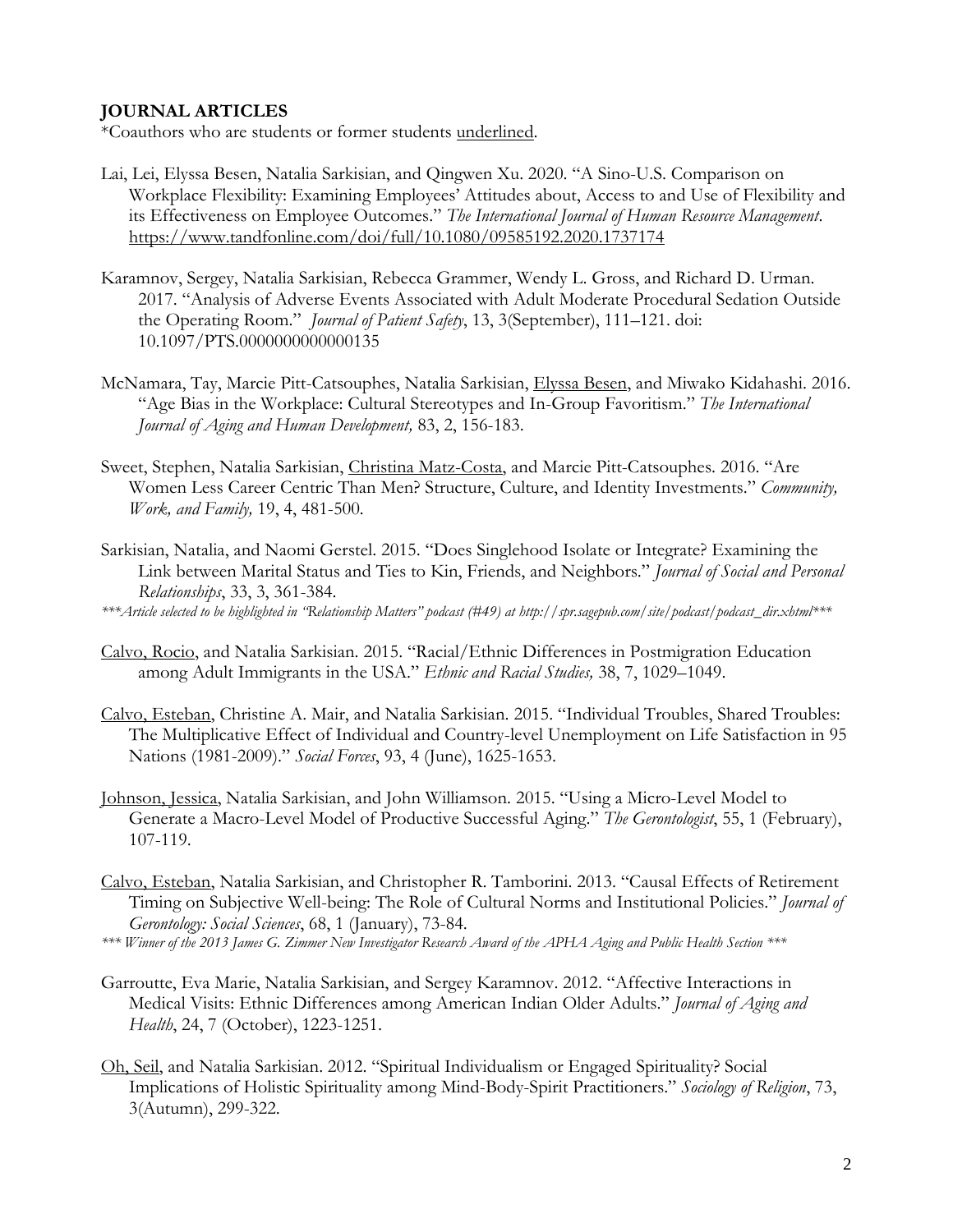- Collins, Amy L., Natalia Sarkisian, and Ellen Winner. 2009. "Flow and Happiness in Later Life: An Investigation into the Role of Daily and Weekly Flow Experiences." *Journal of Happiness Studies, 10,*  6 (December), 703-709.
- Garroutte, Eva, Natalia Sarkisian, Dedra Buchwald, Jack Goldberg, and Jan Beals. 2008. "Perceptions of Medical Interactions between Healthcare Providers and American Indian Older Adults." *Social Science and Medicine, 67*, 4 (August), 546-556.
- Shen, Ce, Natalia Sarkisian, and Thanh Tran. 2008. "Child Mortality, Economic Development, and Social Inequality in Less Developed Countries: A Cross-National Analysis." *China Journal of Social Work, 1,* 2 (July), 172-188.
- Sarkisian, Natalia, and Naomi Gerstel. 2008. "Till Marriage Do Us Part: Adult Children's Relationships with Parents." *Journal of Marriage and Family, 70,* 2 (May), 360-376.
- Sarkisian, Natalia. 2007. "Street Men, Family Men: Race and Men's Extended Family Involvement." *Social Forces, 86,* 2 (December), 763-794.

*\*\*\* Winner of the 2008 Oliver Cromwell Cox Article Award of the ASA Section on Racial and Ethnic Minorities \*\*\** 

Reprint: 2008. Pp. 149-164 in Charles A. Gallagher (Ed.), *Racism in Post-Race America: New Theories, New Directions.* Social Forces Publishing.

Sarkisian, Natalia, Mariana Gerena, and Naomi Gerstel. 2007. "Extended Family Integration among Euro and Mexican Americans: Ethnicity, Gender, and Class." *Journal of Marriage and Family, 69*, 1 (February), 40-54.

*\*\*\* Winner of the 2008 Distinguished Contribution to Scholarship Award of the ASA Race, Gender, Class Section \*\*\**

- Sarkisian, Natalia. 2006. ""Doing Family Ambivalence": Nuclear and Extended Families in Single Mothers' Lives." *Journal of Marriage and Family, 68*, 4 (November), 804-811.
- Gerstel, Naomi, and Natalia Sarkisian. 2006. "Marriage: The Good, the Bad, and the Greedy." *Contexts, 5*, 4 (November), 16-21.

*\*\*\* Named a "Journal Highlight" by the American Sociological Association \*\*\**

Reprint: 2010. In Susan Ferguson (Ed.), Shifting the Center: Understanding Contemporary Families. McGraw-Hill.

- Sarkisian, Natalia, Mariana Gerena, and Naomi Gerstel. 2006. "Extended Family Ties among Mexicans, Puerto Ricans, and Whites: Superintegration or Disintegration?" *Family Relations, 55*, 3 (July), 331-344.
- Garroutte, Eva, Natalia Sarkisian, Lester Arguellos, Jack Goldberg, and Dedra Buchwald. 2006. "Cultural Identity and Perceptions of Health Status among American Indian Older Adults and Their Healthcare Providers." *Journal of General Internal Medicine, 21*, 2 (February), 111-116.
- Sarkisian, Natalia, and Naomi Gerstel. 2004. "Kin Support Among Blacks and Whites: Race and Family Organization." *American Sociological Review, 69*, 4 (December), 812-837.

*<sup>\*\*\*</sup> Winner of the 2001 Outstanding Graduate Student Paper Award from the ASA Family Section\*\*\**

*<sup>\*\*\*</sup> Winner of 2001 Outstanding Graduate Student Paper Award from the ASA Race, Gender, Class Section \*\*\**

*<sup>\*\*\*</sup>Winner of 2001 Best Graduate Student Paper Award from the SSSP Racial and Ethnic Minorities Division\*\*\**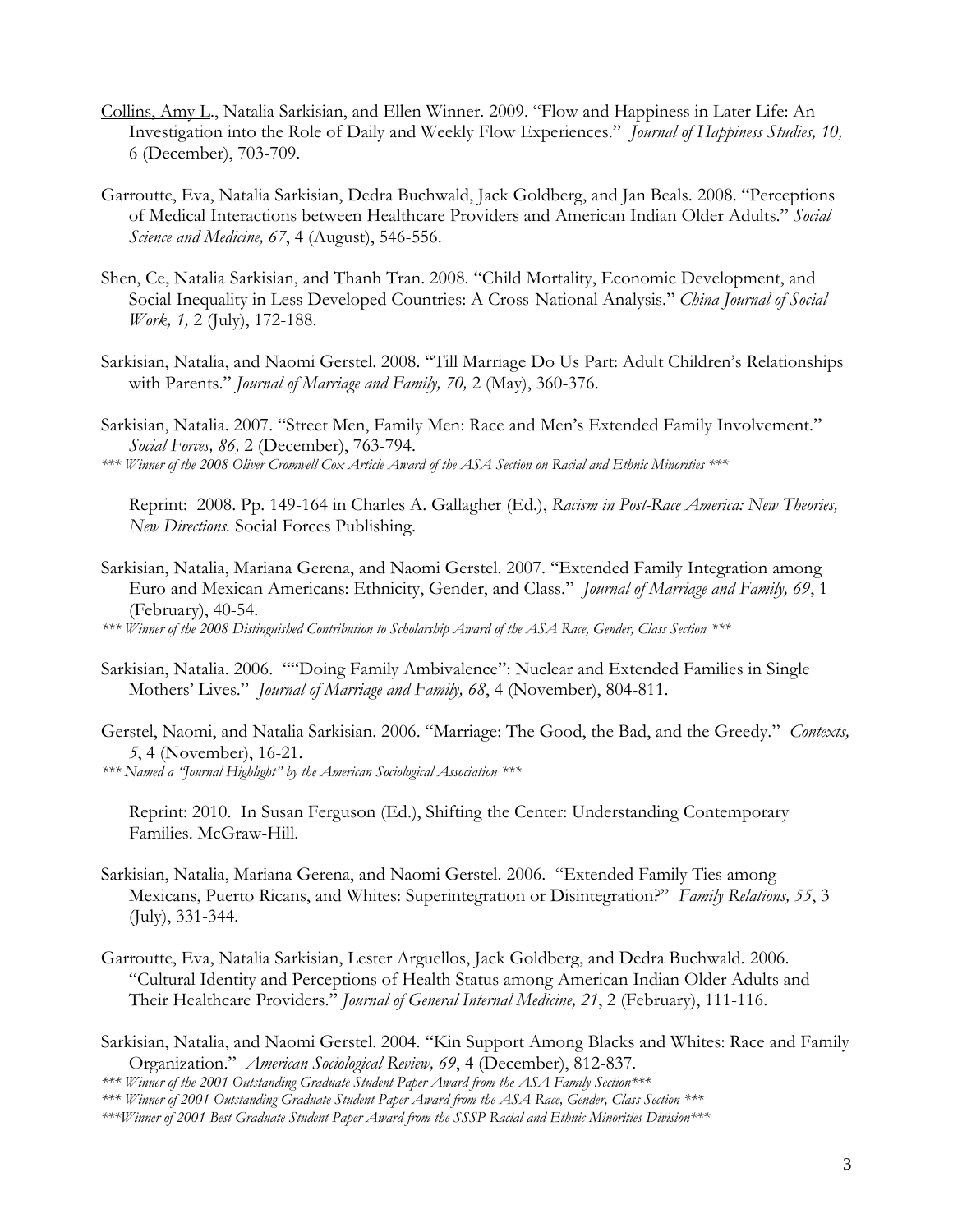- Sarkisian, Natalia, and Naomi Gerstel. 2004. "Explaining the Gender Gap in Help to Parents: The Importance of Employment." *Journal of Marriage and Family, 66*, 2 (May), 431-451. *\*\*\* Winner of the 2005 Rosabeth Moss Kanter International Award for Research Excellence in Families and Work \*\*\**
- Sarkisian, Natalia. 1999. "The Conscious and the Unconscious in the Studies of Political Consciousness, Part II." (In Russian.) *Sociology 4M: Methodology, Methods, Mathematical Models*, 11, 27-50.
- Sarkisian, Natalia. 1998. "The Conscious and the Unconscious in the Studies of Political Consciousness, Part I." (In Russian.) *Sociology 4M: Methodology, Methods, Mathematical Models*, 10, 27-44.
- Sarkisian, Natalia. 1997. "A Quilt for Political Consciousness." (In Russian.) *Sociology 4M: Methodology, Methods, Mathematical Models*, 9, 98-124.

#### **BOOK**

Sarkisian, Natalia, and Naomi Gerstel. 2012. *Nuclear Family Values, Extended Family Lives: The Importance of Gender, Race, and Class*. New York: Routledge.

#### **BOOK CHAPTERS**

- Sarkisian, Natalia, and Naomi Gerstel. 2021. "Siblings Caring for Their Aging Parents in Europe: Gender in Cross-National Perspective." Pp. 315-336 in Ann Buchanan and Anna Rotkirch (Eds.), *Brothers and Sisters: Sibling Relationships Across the Life Course*. Switzerland: Palgrave Macmillan.
- Ollier-Malaterre, Ariane, Natalia Sarkisian, Sarah Stawiski and Kelly M. Hannum. 2013. "Work-Life Balance and Performance across Countries: Cultural and Institutional Approaches." Pp. 357-380 in Debra A. Major and Ronald Burke (Eds.), *Handbook of Work-Life Integration of Professionals: Challenges and Opportunities*. Edward Elgar Publishing.
- Gerstel, Naomi, and Natalia Sarkisian. 2008. "The Color of Family Ties: Race, Class, Gender, and Extended Family Involvement." Pp. 447-453 in Stephanie Coontz, Maya Parson, and Gabrielle Raley (Eds.), *American Families: A Multicultural Reader. 2<sup>nd</sup> edition.* New York: Routledge.

Reprint: Forthcoming. In Gary Colombo, Robert Cullen, and Bonnie Lisle (Eds.), *Rereading America: Cultural Contexts for Critical Thinking and Writing. 10th edition*. Bedford/St. Martin.

Reprint: 2013. In Gary Colombo, Robert Cullen, and Bonnie Lisle (Eds.), *Rereading America: Cultural Contexts for Critical Thinking and Writing. 9 th edition*. Bedford/St. Martin.

Reprint: 2010. In Gary Colombo, Robert Cullen, and Bonnie Lisle (Eds.), *Rereading America: Cultural Contexts for Critical Thinking and Writing. 8 th edition*. Bedford/St. Martin.

Reprint: 2010. Pp. 385-390 in Ann Strahm and Tamara Sniezek (Eds*.), Introduction to Sociology: A Social Justice Approach*. San Diego, CA: Routledge/Cognella/University Readers.

Sarkisian, Natalia. 2008. "Neural Networks as an Emergent Method in Quantitative Research: An Example of Self-Organizing Maps." Pp. 625-654 in Sharlene Nagy Hesse-Biber and Patricia Leavy (Eds.), *The Handbook of Emergent Methods.* New York: Guilford Press.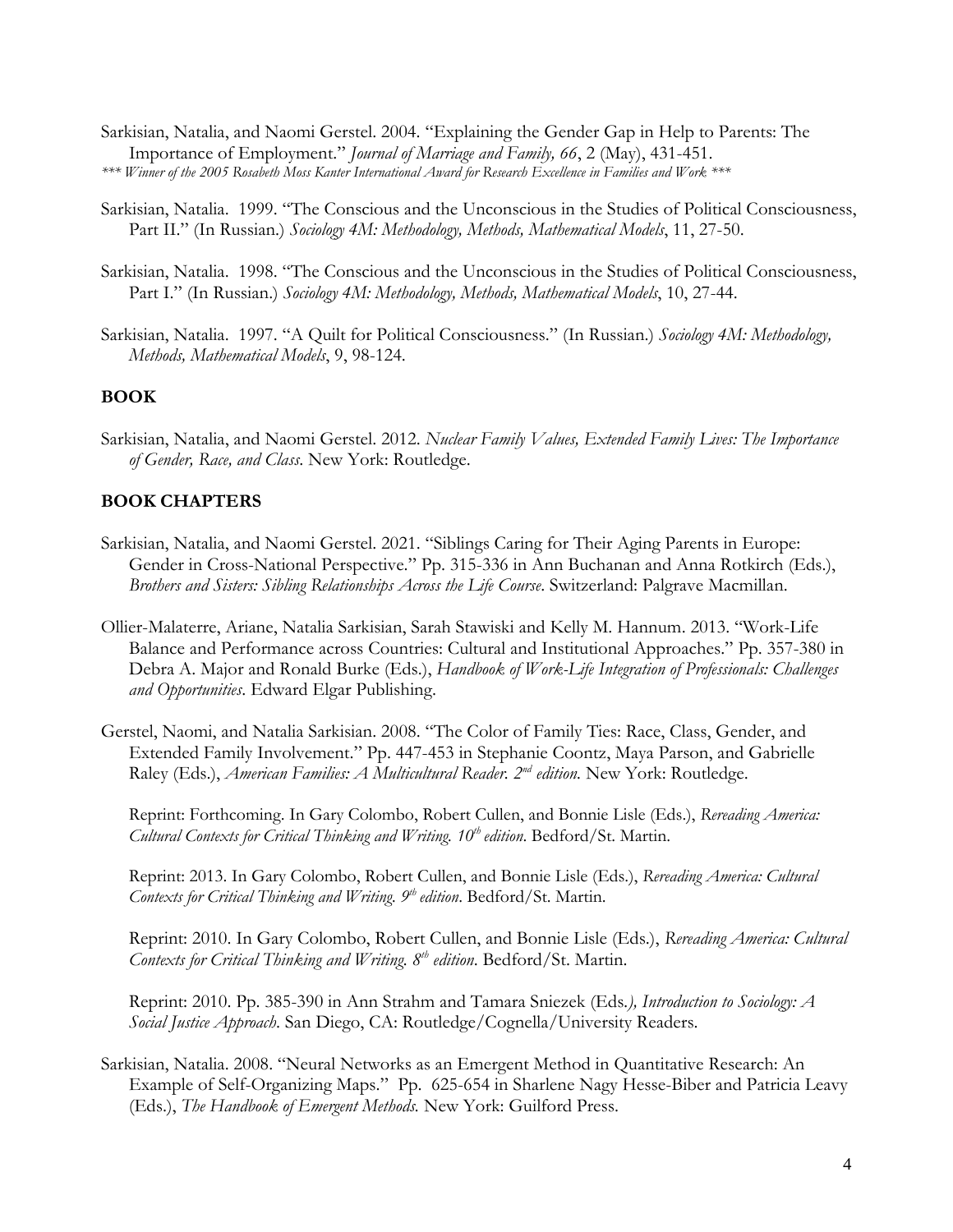- Gerstel, Naomi, and Natalia Sarkisian. 2007. "Intergenerational Care and the Greediness of Adult Children's Marriages." Pp. 153-188 in Timothy J. Owens and J. Jill Suitor (Eds.), *Interpersonal Relations across the Life Course. Advances in Life Course Research, volume 12*. Greenwich, CT: Elsevier/JAI Press.
- Gerstel, Naomi, and Natalia Sarkisian. 2006. "A Sociological Perspective on Families and Work: The Import of Gender, Class, and Race." Pp. 237-266 in Marcie P. Catsouphes, Ellen Kossek, and Steven Sweet (Eds.), *The Work and Family Handbook: Multi-disciplinary Perspectives, Methods, and Approaches*. Mahwah, NJ: Lawrence Erlbaum.

## **OTHER PUBLICATIONS**

- Sarkisian, Natalia. 2021. Review of "Intersectionality As Critical Social Theory," by Patricia Hill Collins. *Gender & Society,* 35: 152-54.
- Sarkisian, Natalia. 2015. Review of "Ain't No Trust: How Bosses, Boyfriends, and Bureaucrats Fail Low-Income Mothers and Why It Matters," by Judith A. Levine. *Gender & Society*, 29, 3(June), 452-454.
- Sarkisian, Natalia. 2012. Review of "Family, Kinship and State in Contemporary Europe," volumes 1-3, edited by Patrick Heady, Hannes Grandits, Peter Schweitzer, and Martin Kohli. *Journal of Sociology and Social Welfare*, 39, 1(March),187-190.
- Sarkisian, Natalia, Marcie Pitt-Catsouphes, Jungui Lee, Rucha Bhate, and Elyssa Besen. 2011. *Effects of "Old-Developed" versus "Young-Developing" Country Type and Age-Related Factors on Work Engagement, Job Satisfaction, and Organizational Commitment*. Chestnut Hill, MA: Sloan Center on Aging & Work at Boston College.
- Sarkisian, Natalia, Marcie Pitt-Catsouphes, Rucha Bhate, Jungui Lee, Rene Carapinha, and Chad Minnich. 2011. *Effects of Country & Age on Work Engagement*, Job Satisfaction & Organizational *Commitment among Employees in the United States*. Chestnut Hill, MA: Sloan Center on Aging & Work at Boston College.
- Sarkisian, Natalia, Marcie Pitt-Catsouphes, <u>Jungui Lee, Rucha Bhate, Rene Carapinha</u>, and Chad Minnich. 2011. *Effects of Country*  $\mathcal{Q}$  *Age on Work Engagement, Job Satisfaction*  $\mathcal{Q}$  *Organizational Commitment among Employees in Japan*. Chestnut Hill, MA: Sloan Center on Aging & Work at Boston College.
- Sarkisian, Natalia, Marcie Pitt-Catsouphes, Rene Carapinha, Jungui Lee, Rucha Bhate, and Chad Minnich. 2011. *Effects of Country & Age on Work Engagement*, Job Satisfaction & Organizational *Commitment among Employees in Mexico*. Chestnut Hill, MA: Sloan Center on Aging & Work at Boston College.
- Sarkisian, Natalia, Marcie Pitt-Catsouphes, *Jungui Lee*, Rene Carapinha, Rucha Bhate, and Chad Minnich. 2011. *Effects of Country & Age on Work Engagement*, Job Satisfaction & Organizational *Commitment among Employees in the United Kingdom*. Chestnut Hill, MA: Sloan Center on Aging & Work at Boston College.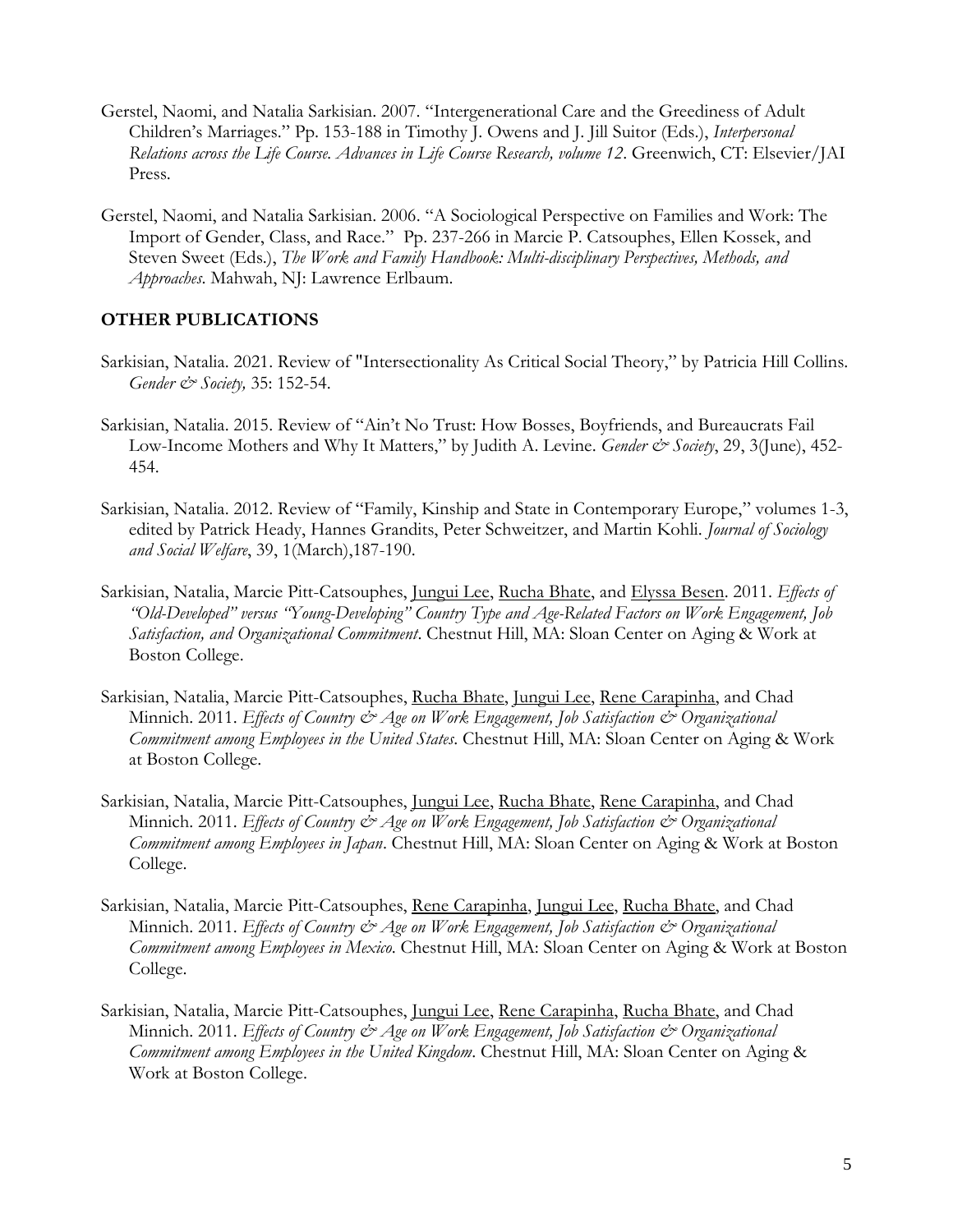- Sarkisian, Natalia, Marcie Pitt-Catsouphes, Rucha Bhate, Rene Carapinha, Jungui Lee, and Chad Minnich. 2011. *Effects of Country & Age on Work Engagement*, Job Satisfaction & Organizational *Commitment among Employees in India.* Chestnut Hill, MA: Sloan Center on Aging & Work at Boston College.
- Pitt-Catsouphes, Marcie, Natalia Sarkisian, Rene Carapinha, Rucha Bhate, Jungui Lee, and Chad Minnich. 2011. *Effects of Country*  $\mathcal{Q}$  *Age on Work Engagement, Job Satisfaction*  $\mathcal{Q}$  *Organizational Commitment among Employees in Brazil.* Chestnut Hill, MA: Sloan Center on Aging & Work at Boston College.
- Pitt-Catsouphes, Marcie, Natalia Sarkisian, Rucha Bhate, Jungui Lee, Rene Carapinha, and Chad Minnich. 2011. *Effects of Country & Age on Work Engagement*, Job Satisfaction & Organizational *Commitment among Employees in Spain.* Chestnut Hill, MA: Sloan Center on Aging & Work at Boston College.
- Pitt-Catsouphes, Marcie, Natalia Sarkisian, <u>Jungui Lee, Rene Carapinha, Rucha Bhate</u>, and Chad Minnich. 2011. *Effects of Country & Age on Work Engagement*, Job Satisfaction & Organizational *Commitment among Employees in the Netherlands*. Chestnut Hill, MA: Sloan Center on Aging & Work at Boston College.
- Pitt-Catsouphes, Marcie, Natalia Sarkisian, Rene Carapinha, Rucha Bhate, Jungui Lee, and Chad Minnich. 2011. *Effects of Country & Age on Work Engagement*, Job Satisfaction & Organizational *Commitment among Employees in China*. Chestnut Hill, MA: Sloan Center on Aging & Work at Boston College.
- Sarkisian, Natalia. 2010. Review of "Intergenerational Caregiving" edited by Alan Booth, Ann C. Crouter, Suzanne M. Bianchi, and Judith Seltzer. *Contemporary Sociology*, 39, 5 (September): 554-6.
- Sarkisian, Natalia, and Naomi Gerstel. 2007. "Race, Class, and Extended Family Involvement." *National Council on Family Relations (NCFR) Report: Family Focus,* 52*,* 1 (March), 14-15. http://www.ncfr.org/pdf/membersvc/March\_2007\_Focus.pdf
- Gerstel, Naomi, and Natalia Sarkisian. 2007. "Marriage Reduces Social Ties." Briefing Paper for the Council on Contemporary Families (CCF), January 2007. <http://www.contemporaryfamilies.org/marriage-partnership-divorce/socialties.html>

Reprint: 2009. Pp. 103-05 in Barbara Risman (Ed.), Families As They Really Are. W. W. Norton & Co.

- Sarkisian, Natalia. 2005. Review of "The Career Mystique: Cracks in the American Dream" by Phyllis Moen and Patricia Roehling. *Journal of Marriage and Family,* 67, 6 (November): 1099-1100.
- Sarkisian, Natalia. 2005. "The Cultural Contradictions of Welfare." (Review essay on C. Wright Mills 2003 Award Winner "Flat Broke with Children: Women in the Age of Welfare Reform" by Sharon Hays). *Contemporary Sociology*, 34, 5 (September): 473-476.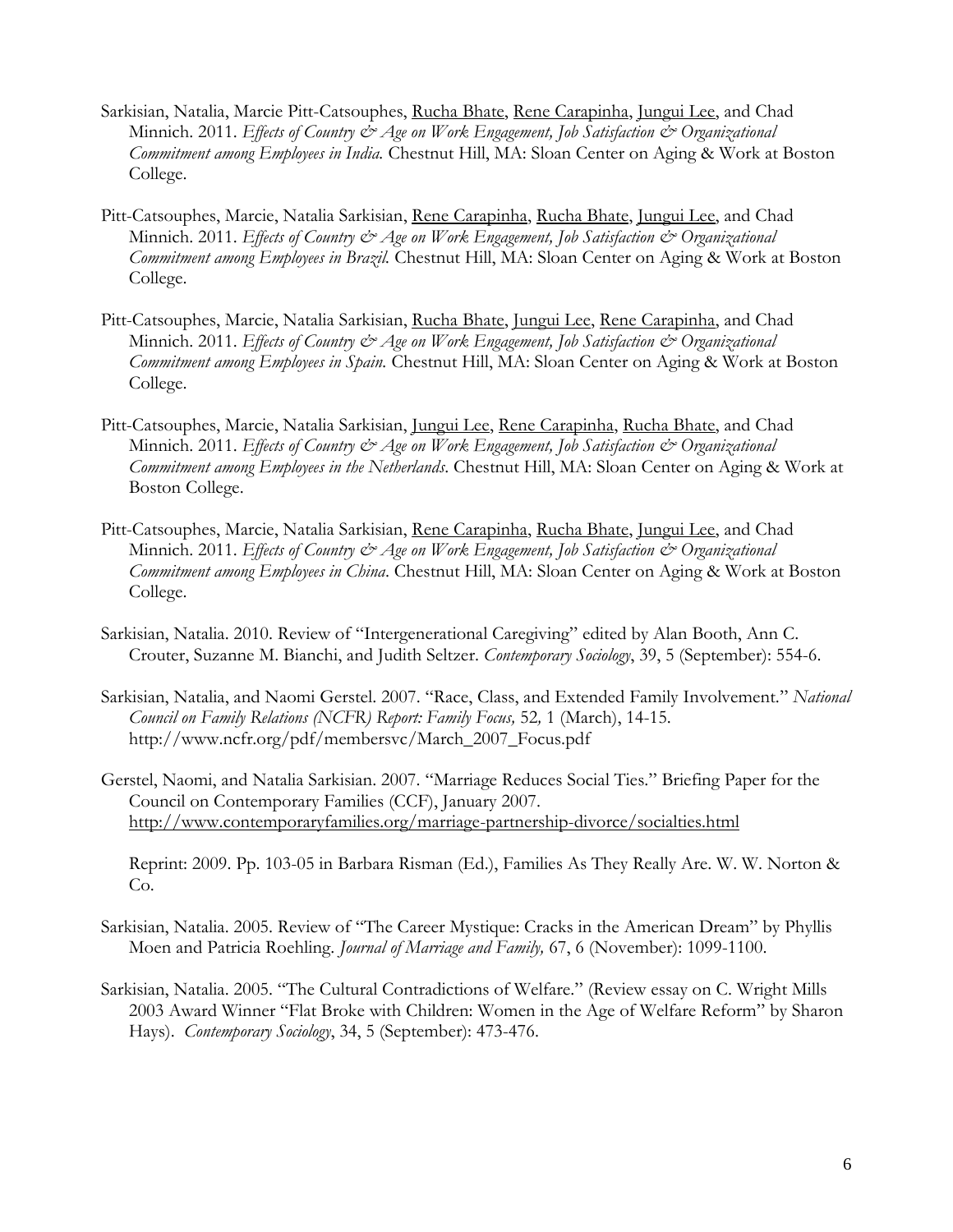## **IN PROGRESS**

- Sarkisian, Natalia. "Needs or Resources: Economic Disparities, Race, and Kin Support." Book manuscript in progress.
- Calvo, Esteban, and Natalia Sarkisian. "Retirement and Well-being: Examining the Characteristics of Life Course Transitions." Revise and Resubmit from *American Sociological Review*.
- Sarkisian, Natalia, and Naomi Gerstel. "Gender Gaps across Welfare Regimes: Sisters and Brothers Caring for Their Aging Parents in Europe." In preparation for submission.

#### **MEDIA RECOGNITION**

- Selma, Olga. 2021. "Los Beneficios de Estar Sin Pareja, Según la Ciencia." 65YMAS. October 11. [https://www.65ymas.com/sociedad/beneficios-estar-sin-pareja-segun-ciencia\\_32473\\_102.html](https://www.65ymas.com/sociedad/beneficios-estar-sin-pareja-segun-ciencia_32473_102.html)
- Azteca America. 2021. "La Razón por la que no Tienes Pareja, Según Tu Signo del Zodiac." September 5. [https://aztecaamerica.com/2021/09/05/la-razon-por-la-que-no-tienes-pareja-segun-tu-signo](https://aztecaamerica.com/2021/09/05/la-razon-por-la-que-no-tienes-pareja-segun-tu-signo-del-zodiaco/)[del-zodiaco/](https://aztecaamerica.com/2021/09/05/la-razon-por-la-que-no-tienes-pareja-segun-tu-signo-del-zodiaco/)
- Kelso, Grace. 2021. "Why Fewer people Are Getting Married." The Town Line. March 15. <https://townline.org/student-writers-why-fewer-people-are-getting-married/>
- Schelstraete, Inge. 2021. "Het Is Pas Fijn Als Er (Ook) Singles Zijn." De Standaard. February 11. [https://www.standaard.be/cnt/dmf20210210\\_98297672](https://www.standaard.be/cnt/dmf20210210_98297672)
- Onet Kobieta. 2021. "Co Jest dla Nas Zdrowsze: Bycie Singlem Czy Związek? Znamy Pdpowiedź!" January 23. [https://kobieta.onet.pl/wiadomosci/zdrowiej-jest-byc-singlem-czy-w-zwiazku-znamy](https://kobieta.onet.pl/wiadomosci/zdrowiej-jest-byc-singlem-czy-w-zwiazku-znamy-odpowiedz/qb5rdez)[odpowiedz/qb5rdez](https://kobieta.onet.pl/wiadomosci/zdrowiej-jest-byc-singlem-czy-w-zwiazku-znamy-odpowiedz/qb5rdez)
- Onet Kobieta. 2021. "Kto Jest Szczęśliwszy: Single Czy Osoby w Związku? Naukowcy Już Wiedzą." January 21. [https://kobieta.onet.pl/wiadomosci/kto-jest-szczesliwszy-single-czy-osoby-w](https://kobieta.onet.pl/wiadomosci/kto-jest-szczesliwszy-single-czy-osoby-w-zwiazku-naukowcy-juz-wiedza/hkscyf1)[zwiazku-naukowcy-juz-wiedza/hkscyf1](https://kobieta.onet.pl/wiadomosci/kto-jest-szczesliwszy-single-czy-osoby-w-zwiazku-naukowcy-juz-wiedza/hkscyf1)
- Winkler, Sabine. 2020. "Wann Ihr als Singles Besser Dran Seid." Die Welt. November 11. [https://www.welt.de/kmpkt/article216738118/In-diesen-Situationen-seid-ihr-als-Singles-besser](https://www.welt.de/kmpkt/article216738118/In-diesen-Situationen-seid-ihr-als-Singles-besser-dran.html)[dran.html](https://www.welt.de/kmpkt/article216738118/In-diesen-Situationen-seid-ihr-als-Singles-besser-dran.html)
- Tiempo. 2020. "¿Cómo Se Vive Mejor: Casado o Soltero? Esto Dicen Estudios." November 13. El Tiempo. [https://www.eltiempo.com/cultura/gente/matrimonio-y-solteria-es-mejor-casarse-o](https://www.eltiempo.com/cultura/gente/matrimonio-y-solteria-es-mejor-casarse-o-estar-soltero-esto-dicen-estudios-e-investigaciones-548487)[estar-soltero-esto-dicen-estudios-e-investigaciones-548487](https://www.eltiempo.com/cultura/gente/matrimonio-y-solteria-es-mejor-casarse-o-estar-soltero-esto-dicen-estudios-e-investigaciones-548487)
- Hanúsková, Mária. 2020. "Nebojte sa Byť Single: 7 Vedeckých Dôkazov, Aké Je To Prospešné!" January 28. Diva. [https://diva.aktuality.sk/clanok/60310/nebojte-sa-byt-single-7-vedeckych](https://diva.aktuality.sk/clanok/60310/nebojte-sa-byt-single-7-vedeckych-dokazov-ake-je-to-prospesne/)[dokazov-ake-je-to-prospesne/](https://diva.aktuality.sk/clanok/60310/nebojte-sa-byt-single-7-vedeckych-dokazov-ake-je-to-prospesne/)
- Catron, Mandy Len. 2019. "What You Lose When You Gain a Spouse: What If Marriage Is Not the Social Good That So Many Believe and Want It To Be?" *The Atlantic*. July 2. <https://www.theatlantic.com/family/archive/2019/07/case-against-marriage/591973/>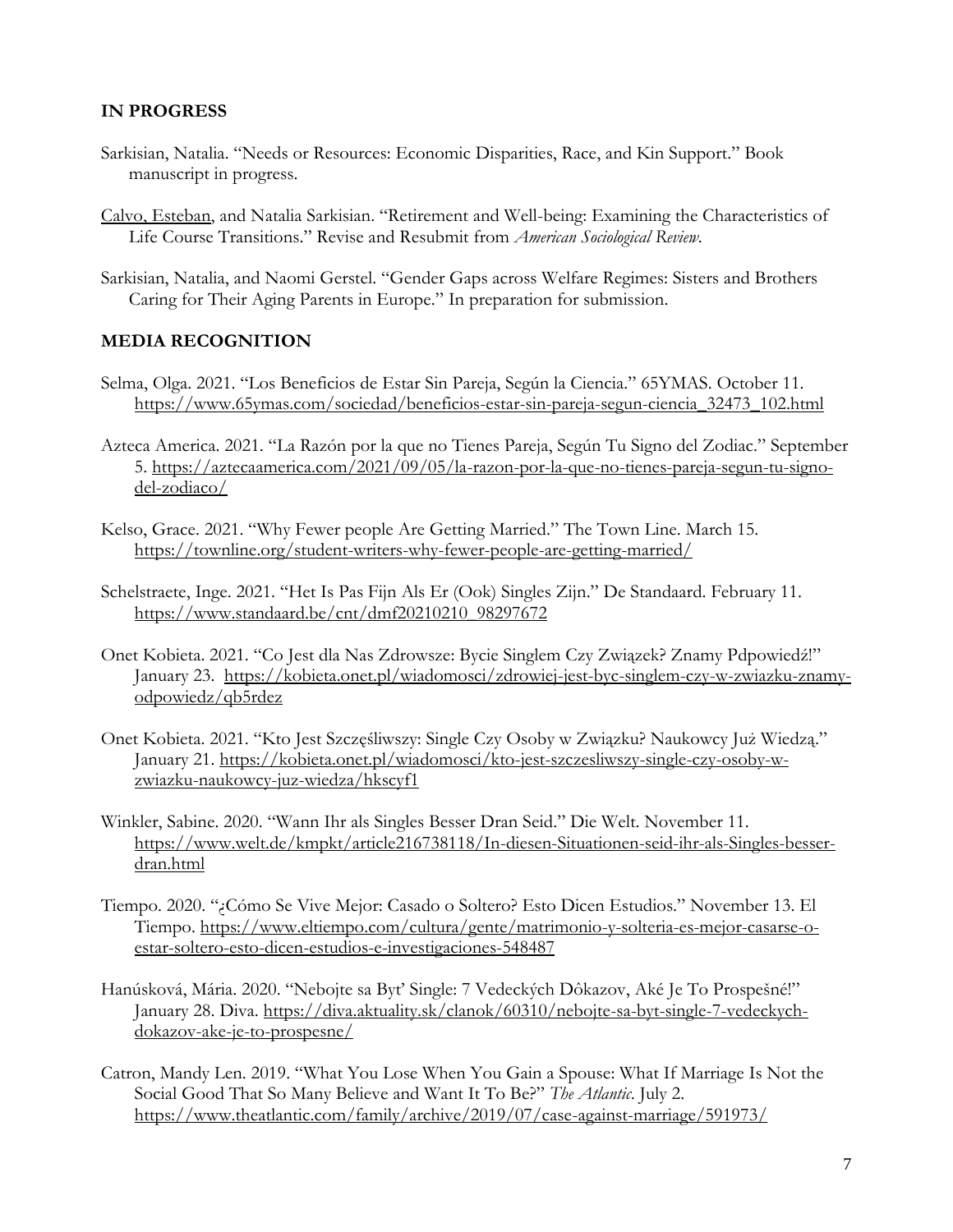- Kislev, Ilyakim. 2019. "The Impact of Friendships on Single and Married People." *Psychology Today.* April 7. [https://www.psychologytoday.com/us/blog/happy-singlehood/201904/the-impact](https://www.psychologytoday.com/us/blog/happy-singlehood/201904/the-impact-friendships-single-and-married-people)[friendships-single-and-married-people](https://www.psychologytoday.com/us/blog/happy-singlehood/201904/the-impact-friendships-single-and-married-people)
- Hernandez, Jennifer. 2019. " Devil's Advocate: Single People Can Be Happy." *Daily Titan*. March 20. <https://dailytitan.com/2019/03/devils-advocate-single-people-happy-relationships/>
- Boardman, Samantha. 2019. "Being Single May Make You Happier Than Ever." *Marie Claire*. February. <https://www.marieclaire.com/sex-love/a26223219/being-single-happiness/>
- Cohen, Marisa D. 2018. "Fear of Being Single: How the Stress of Singledom Can Affect You." *Psychology Today*. August 24. [https://www.psychologytoday.com/us/blog/finding-love-the](https://www.psychologytoday.com/us/blog/finding-love-the-scientific-take/201808/fear-being-single)[scientific-take/201808/fear-being-single](https://www.psychologytoday.com/us/blog/finding-love-the-scientific-take/201808/fear-being-single)
- The Telegraph. 2018. "Mature, Free and Single: The Benefits of Being Single in Your Forties and Beyond." *The Telegraph*. July 3. [https://www.telegraph.co.uk/online-dating/mature-dating/mature](https://www.telegraph.co.uk/online-dating/mature-dating/mature-free-and-single/)[free-and-single/](https://www.telegraph.co.uk/online-dating/mature-dating/mature-free-and-single/)
- Nichols, Hannah. 2018. "Five Health Benefits of Being Single." *Medical News Today*. February 14. <https://www.medicalnewstoday.com/articles/320924.php>
- Moinifar, Lyna. 2018. "What Valentine's Day Doesn't Want You to Know: Opinion." The Roar. February 14. [https://pfhstheroar.com/6005/news/op-ed/what-valentines-day-doesnt-want-you](https://pfhstheroar.com/6005/news/op-ed/what-valentines-day-doesnt-want-you-to-know/)[to-know/](https://pfhstheroar.com/6005/news/op-ed/what-valentines-day-doesnt-want-you-to-know/)
- Cordova, Judy. 2018. "Here's How Being Single Correlates with Better Social Ties, Happier Individuals." *TechnoChops*. February 12. [https://www.technochops.com/heres-single-correlates](https://www.technochops.com/heres-single-correlates-better-social-ties-happier-individuals/9697/)[better-social-ties-happier-individuals/9697/](https://www.technochops.com/heres-single-correlates-better-social-ties-happier-individuals/9697/)
- The Economic Times. 2018. "Are You Single This Valentine's Day? Fret Not, Embrace the Solitude and Benefit from It." *The Economic Times.* February 12. [https://economictimes.indiatimes.com/magazines/panache/are-you-single-this-valentines-day-fret](https://economictimes.indiatimes.com/magazines/panache/are-you-single-this-valentines-day-fret-not-embrace-the-solitude-and-benefit-from-it/articleshow/62884315.cms)[not-embrace-the-solitude-and-benefit-from-it/articleshow/62884315.cms](https://economictimes.indiatimes.com/magazines/panache/are-you-single-this-valentines-day-fret-not-embrace-the-solitude-and-benefit-from-it/articleshow/62884315.cms)
- SHEmazing Team. 2018. "Science Says It's Better to Be Single So In Your Face, Valentine's Day." SHEmazing. February. [https://www.shemazing.net/science-says-its-better-to-be-single-so-in-your](https://www.shemazing.net/science-says-its-better-to-be-single-so-in-your-face-valentines-day/)[face-valentines-day/](https://www.shemazing.net/science-says-its-better-to-be-single-so-in-your-face-valentines-day/)
- Hayden, Jade. 2018. "Being Single Makes You Happier, According to Science." *Her*. February. <https://www.her.ie/life/single-makes-happier-according-science-388686>
- Ruxton, Jessica Marie. 2018. "Scientific Research Says It's Better and Healthier to Be Single and We Agree." *Buzz*. February 11. [https://www.buzz.ie/science/scientific-research-says-its-better](https://www.buzz.ie/science/scientific-research-says-its-better-healthier-to-be-single-and-we-agree-272511)[healthier-to-be-single-and-we-agree-272511](https://www.buzz.ie/science/scientific-research-says-its-better-healthier-to-be-single-and-we-agree-272511)
- Brodwin, Erin. 2018. "It's Better to Be Single, According to Science." *Business Insider*. February 9. <https://www.businessinsider.com/why-single-is-better-according-to-science-2018-2>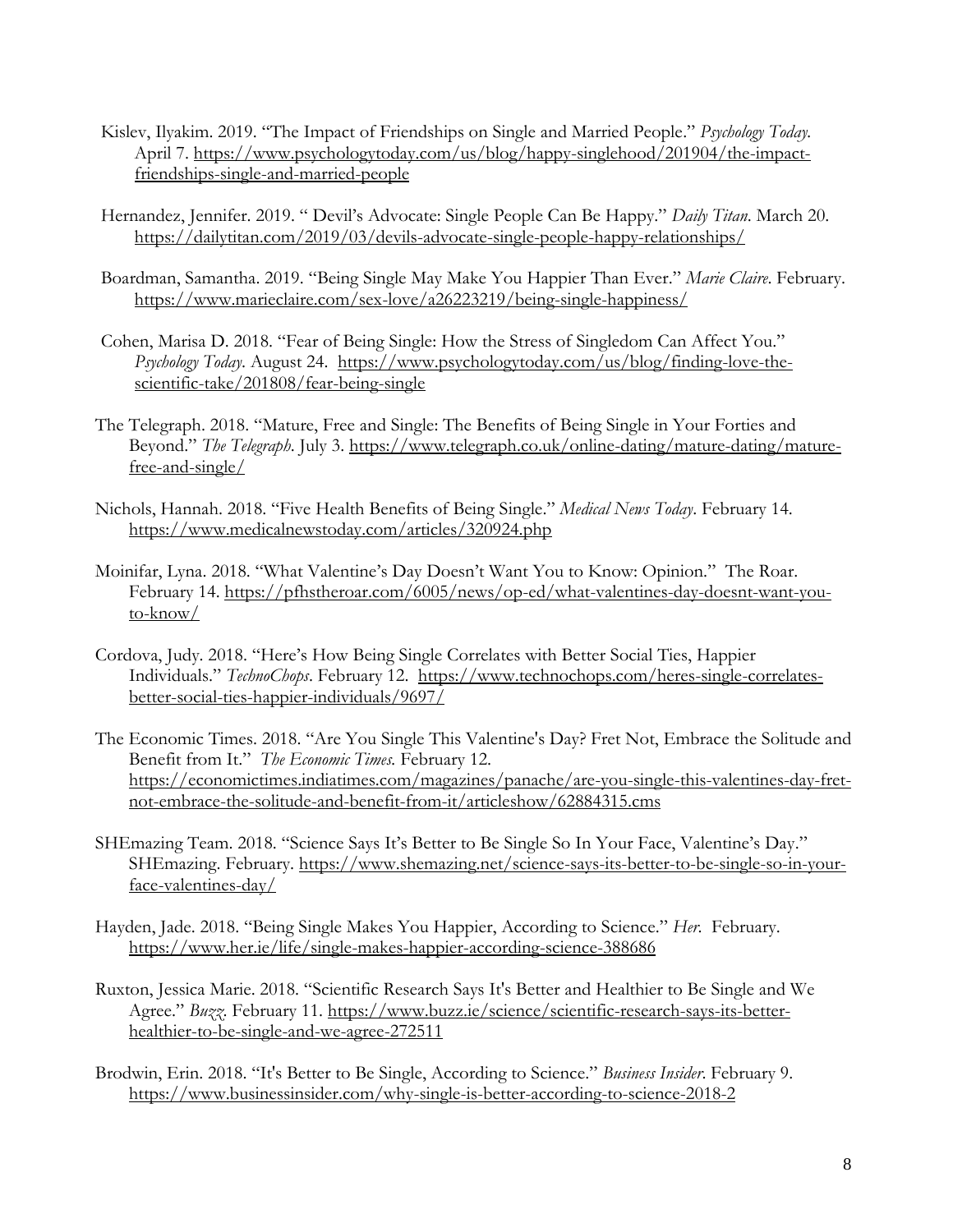- Lyons, Sidney. 2017. "5 Benefits Of Being Single During Cuffing Season, According To Science." December 28. *Elite Daily*. [https://www.elitedaily.com/p/5-benefits-of-being-single-during-cuffing](https://www.elitedaily.com/p/5-benefits-of-being-single-during-cuffing-season-according-to-science-7699117)[season-according-to-science-7699117](https://www.elitedaily.com/p/5-benefits-of-being-single-during-cuffing-season-according-to-science-7699117)
- Parker-Pope, Tara. 2017. "How to Have a Better Relationship." *New York Times*, October 21. <https://www.nytimes.com/guides/well/how-to-have-a-better-relationship>
- Brodwin, Erin. 2017. "How Staying Single Could Actually Improve Your Health." *Business Insider*, July 24. [http://www.businessinsider.com/health-benefits-better-be-single-2017-7/#singles-have-a](http://www.businessinsider.com/health-benefits-better-be-single-2017-7/%23singles-have-a-stronger-social-network-than-their-married-counterparts-1)[stronger-social-network-than-their-married-counterparts-1](http://www.businessinsider.com/health-benefits-better-be-single-2017-7/%23singles-have-a-stronger-social-network-than-their-married-counterparts-1)
- DePaulo, Bella. 2017. "Is It True That Single Women and Married Men Do Best? Sex Differences in Marriage and Single Life: Still Debating after 50 Years." *Psychology Today*, January 11. [https://www.psychologytoday.com/blog/living-single/201701/is-it-true-single-women-and](https://www.psychologytoday.com/blog/living-single/201701/is-it-true-single-women-and-married-men-do-best)[married-men-do-best](https://www.psychologytoday.com/blog/living-single/201701/is-it-true-single-women-and-married-men-do-best)
- Bui, Quoctrung and Claire Cain Miller. 2015. "The Typical American Lives Only 18 Miles From Mom." *New York Times*, December 23. [http://www.nytimes.com/interactive/2015/12/24/upshot/24up](http://www.nytimes.com/interactive/2015/12/24/upshot/24up-family.html)[family.html](http://www.nytimes.com/interactive/2015/12/24/upshot/24up-family.html)
- Ithaca College. 2015. "Do Women Place Less Importance on Their Careers Than Men? Professor Rebuts Common Misconception." *Science Daily.* October 23. <https://www.sciencedaily.com/releases/2015/10/151023122002.htm>
- Birch, Jenna. 2015. "7 Health Benefits of Being Single." *Shape Magazine*, September 25. <https://www.shape.com/lifestyle/sex-and-love/7-health-benefits-being-single>
- Edwards, Casey. 2015. "Single People Aren't Lonelier than Couples, Researchers Say." *Stuff.* August 11. <https://www.stuff.co.nz/life-style/love-sex/71029656/null>
- Bonos, Lisa. 2015. "One Question Lindsey Graham Shouldn't Have to Answer: Why Are You Still Single?" *Washington Post.* June 12. [https://www.washingtonpost.com/news/soloish/wp/2015/06/12/one-question-lindsey-graham](https://www.washingtonpost.com/news/soloish/wp/2015/06/12/one-question-lindsey-graham-shouldnt-have-to-answer-why-are-you-still-single)[shouldnt-have-to-answer-why-are-you-still-single](https://www.washingtonpost.com/news/soloish/wp/2015/06/12/one-question-lindsey-graham-shouldnt-have-to-answer-why-are-you-still-single)
- Dusenbery, Maya. 2015. "New Benefits of Marriage Study Actually Hints at the Horrors of Middle Age." *Pacific Standard Magazine*, January 16. [https://psmag.com/social-justice/new-benefits](https://psmag.com/social-justice/new-benefits-marriage-study-actually-hints-horrors-middle-age-98353)[marriage-study-actually-hints-horrors-middle-age-98353](https://psmag.com/social-justice/new-benefits-marriage-study-actually-hints-horrors-middle-age-98353)
- Sarkisian, Natalia and Naomi Gerstel. 2015. "Relationship Matters" podcast (#49) at [http://spr.sagepub.com/site/podcast/podcast\\_dir.xhtml](http://spr.sagepub.com/site/podcast/podcast_dir.xhtml)
- Powell, Robert. 2014. "4 Ways to Improve Your Well-Being When Retiring." *USA Today*, November 29.
- Leong, Nancy. 2014. "The Other Marriage Discrimination." *The Huffington Post.* October 30. [https://www.huffingtonpost.com/nancy-leong/the-other-marriage-discri\\_b\\_5702032.html](https://www.huffingtonpost.com/nancy-leong/the-other-marriage-discri_b_5702032.html)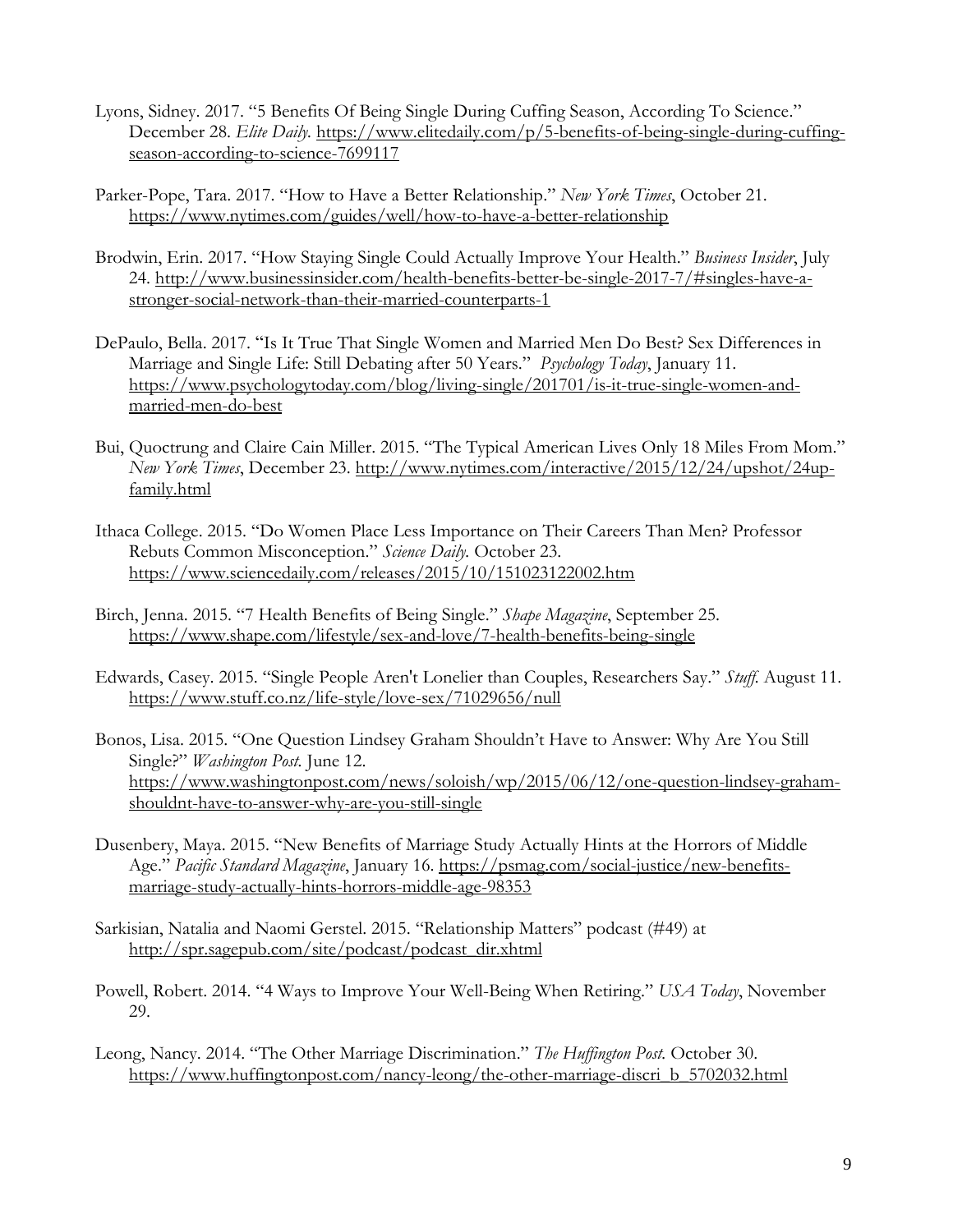- Eckel, Sara. 2014. "Stop Telling Single Women They're Fabulous!" *Salon.* February 5. [https://www.salon.com/2014/02/05/stop\\_telling\\_single\\_women\\_theyre\\_fabulous\\_partner/](https://www.salon.com/2014/02/05/stop_telling_single_women_theyre_fabulous_partner/)
- Betts, Hannah. 2013. "Being Single by Choice Is Liberating, Says Hannah Betts." *The Telegraph.* March 21. [https://www.telegraph.co.uk/women/womens-life/9930325/Being-single-by-choice-is](https://www.telegraph.co.uk/women/womens-life/9930325/Being-single-by-choice-is-liberating-says-Hannah-Betts.html)[liberating-says-Hannah-Betts.html](https://www.telegraph.co.uk/women/womens-life/9930325/Being-single-by-choice-is-liberating-says-Hannah-Betts.html)
- DiPaulo, Bella. 2012. "Do Married People Neglect Their Friends Because They Are So Busy with Their Kids?" *PsychCentral.* January 13. [https://blogs.psychcentral.com/single-at-heart/2012/01/do](https://blogs.psychcentral.com/single-at-heart/2012/01/do-married-people-neglect-their-friends-because-they-are-so-busy-with-their-kids/)[married-people-neglect-their-friends-because-they-are-so-busy-with-their-kids/](https://blogs.psychcentral.com/single-at-heart/2012/01/do-married-people-neglect-their-friends-because-they-are-so-busy-with-their-kids/)
- Coontz, Stephanie. 2012. "Five Myths about Marriage." *Washington Post*, May 25.
- Applebaum, Teddy. 2012. "What's in a Name: Stay-at-Homes Changing How They Identify Themselves." *Brookline Tab*, February 16.
- Nanos, Janelle. 2012. "Single by Choice." *Boston Magazine*. January.
- Canadian HR Reporter. 2011. "Older Workers Most Engaged, Committed to Job: Study." *Canadian HR Reporter*, December 9.<http://www.hrreporter.com/ArticleView?articleid=11922>
- The Wharton School. 2011. "The Discontented Thirties." *Human Resource Executive Online*, December 7. <http://www.hreonline.com/HRE/story.jsp?storyId=533343873>
- Rafter, Michelle. 2011. "Older Workers Are Committed." *Second Act Blog*, December 2. <http://www.secondact.com/2011/12/hot-topics-nations-jobless-rate-lowest-in-25-years/>
- Weber, Lauren. 2011. "Thirtysomethings Least Happy With Their Work." *Wall Street Journal*, November 28:B7.
- Bolick, Kate. 2011. "All the Single Ladies." *The Atlantic*, September 30.
- Nelson, Margaret K. 2010. "Helicopter Moms, Heading for a Crash." *The Washington Post*, July 4.
- DePaulo, Bella. 2010. "Single, No Children: Who's Your Family?" *Psychology Today*. March 15. [https://www.psychologytoday.com/us/blog/living-single/201003/single-no-children-whos-your](https://www.psychologytoday.com/us/blog/living-single/201003/single-no-children-whos-your-family)[family](https://www.psychologytoday.com/us/blog/living-single/201003/single-no-children-whos-your-family)
- Essig, Laurie, and Lynn Owens. 2009. "What If Marriage Is Bad for Us?" *The Chronicle of Higher Education*, October 5.
- Ali, Lorraine. 2008. "You Never Call Me." *Newsweek*, July 14, vol. 152 (2), p. 63.
- Lobron, Allison. 2007. "Single Rules: Why the Unmarried Are the Real Do-gooders of the World." *Boston Globe Sunday Magazine*, November 18.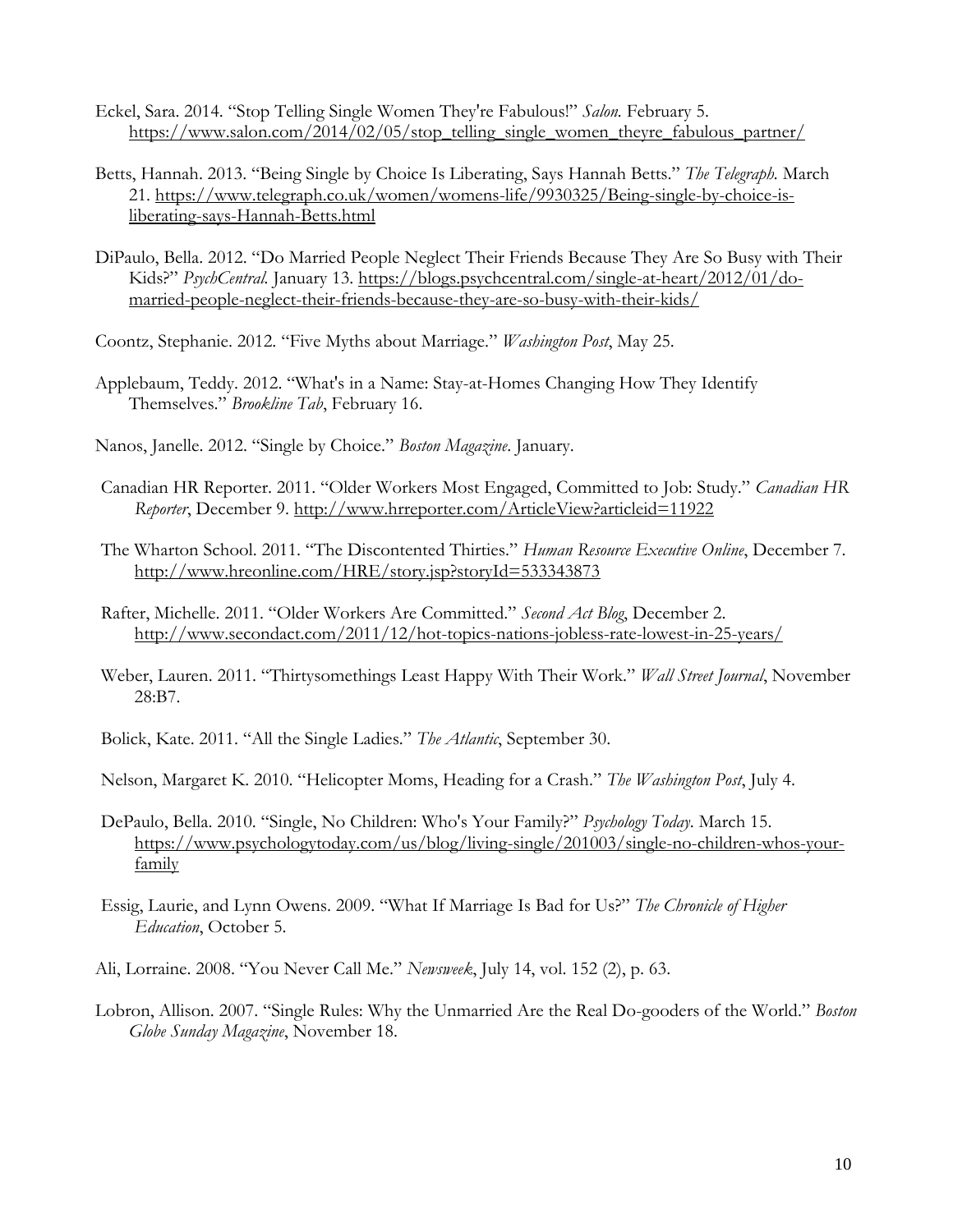- Wilan, Ken. 2007. "The Fastest Route to Child Care: Variation on Speed Dating Hooks Up Parents and Sitters in Minutes." *Boston Globe*, October 5.
- Moroney, Robin. 2007. "Paper Says Married Couples May Make Bad Neighbors." *Wall Street Journal*, September 17, p. B5.
- Berdik, Chris. 2007. "The Greedy Marriage: Two Scholars Argue That Good Spouses Can Make Bad Neighbors." *Boston Globe,* September 16, pp. D1, D4.
- Berdik, Chris. 2007. "Forsaking All Others: Marriage Can Be Greedy." *Boston College Magazine,* Summer 2007, p.92.
- Borchard, Therese J. 2007. "Brides and Grooms: Keep in Touch, Stay Involved." *The Colorado Catholic Herald*, June 14.
- Kadison, Dan. 2007. "Change in the Wedder: Late Marriage a Plus." *The New York Post*, May 29.

Vedantam, Shankar. 2007. "[The Marriage Penalty.](http://web.lexis-nexis.com/universe/document?_m=f95bfd8ec4ecd4a657ea0dbca2abd7a3&_docnum=1&wchp=dGLbVzb-zSkVA&_md5=57b4280007ccf7a34aaa30d71aef2bbb)" *The Washington Post*, May 28, p. A03.

- Choate, Terri. 2007. "Time to Think Seriously About Kids as Our Future." *Reno Gazette-Journal*, May 16.
- Wen, Patricia. 2007. "All in the Family May Not Be All You Expected." *Boston Globe*, May 3, pp. B1, B4.

Jayson, Sharon. 2007. "Being Single Has Its Benefits." *USA Today*, April 11, p. 4D.

- O'Crowler, Peggy. 2007. "Two is the Loneliest Number?" *The Star Ledger* (Newark, New Jersey), January 23, p. 19.
- DePaulo, Bella, and Kay Trimberger. 2007. "Single Americans Are Hardly Flying Solo." *San Francisco Chronicle*, January 14, p. E-2.
- The Council on Contemporary Families. 2006. "Some Unconventional Wisdom About Marriage ... and a Call for 'Community Friendly Families'." *Ascribe Newswire,* December 28.
- Coontz, Stephanie. 2006. "How to Stay Married." *The Times* (London), November 30, p. 4.
- Corday, Karen, and Judi Casey. 2006. "The Elder Care Gender Gap." *The Network News: A Work/Family News Publication*, September, Volume 8 (9).

#### **PAPER PRIZES**

- Oliver Cromwell Cox Article Award, Section on Racial and Ethnic Minorities, American Sociological Association. "Street Men, Family Men: Race and Men's Extended Family Involvement." (Social Forces, December 2007). 2008.
- Distinguished Contribution to Scholarship Article Award. Race, Gender, and Class Section, American Sociological Association. "Extended Family Integration Among Euro and Mexican Americans: Ethnicity, Gender, and Class." (Journal of Marriage and Family, February 2007, with Mariana Gerena and Naomi Gerstel.) 2008.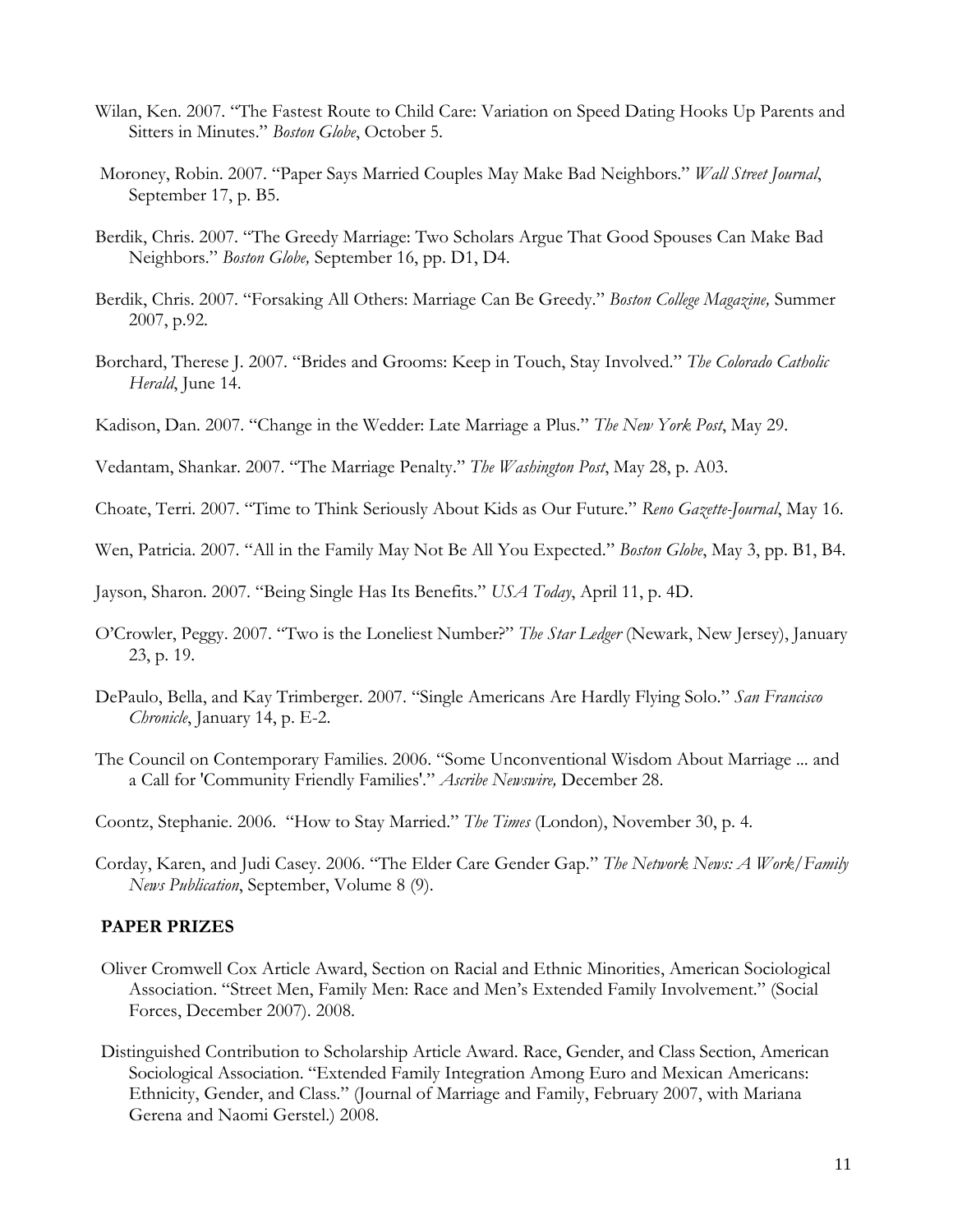- Rosabeth Moss Kanter International Award for Research Excellence in Families and Work. Center for Families at Purdue University and the Boston College Center for Work & Family. "Explaining the Gender Gap in Help to Parents: The Importance of Employment." (Journal of Marriage and Family, May 2004, with Naomi Gerstel.) 2005.
- Honorable Mention, Rose Laub Coser Best Dissertation Proposal Award, Eastern Sociological Society. 2004.
- Christina Maria Riegos Distinguished Student Paper Award. Latino/a Sociology Section, American Sociological Association. "The Myths of Ethnic Fatherhood: Mexican American and Euro American Residential Father-Child Involvement" (with Rachel Muñoz). 2003.
- Best Graduate Student Paper Award. Carework Network. "The Myths of Ethnic Fatherhood: Mexican American and Euro American Residential Father-Child Involvement" (with Rachel Muñoz). 2003.
- Best Professional Paper Award. Department of Sociology, University of Massachusetts, Amherst. "Detecting Distinctions: Kinship, Class, and Culture among Latinos/as and Euro Americans" (with Mariana Gerena). 2002.
- Outstanding Graduate Student Paper Award. Family Section, American Sociological Association. "More or Less Kin: Assessing the Debates on Kin Support in Euro and African American Families." 2001.
- Outstanding Graduate Student Paper Award. Race, Gender, Class Section, American Sociological Association. "More or Less Kin: Assessing the Debates on Kin Support in Euro and African American Families." 2001.
- Best Graduate Student Paper Award. Racial and Ethnic Minorities Division, Society for the Study of Social Problems. "More or Less Kin: Assessing the Debates on Kin Support in Euro and African American Families." 2001.
- Best Academic Paper Award. Department of Sociology, University of Massachusetts, Amherst. "More or Less Kin: Assessing the Debates on Kin Support in Euro and African American Families." 2000.

# **OTHER HONORS AND AWARDS**

Distinction, Ph.D. Dissertation. Department of Sociology, University of Massachusetts Amherst. 2005.

Distinction, Comprehensive Examination in the area of Sociology of the Family. Department of Sociology, University of Massachusetts Amherst. 2001.

Graduate Student Service Award. Department of Sociology, University of Massachusetts, Amherst. 2000.

Distinction, Comprehensive Examination in the area of Statistical Methodology. Department of Sociology, University of Massachusetts Amherst. 1999.

Membership in the Honor Society of Phi Kappa Phi, University of Massachusetts chapter. 1998.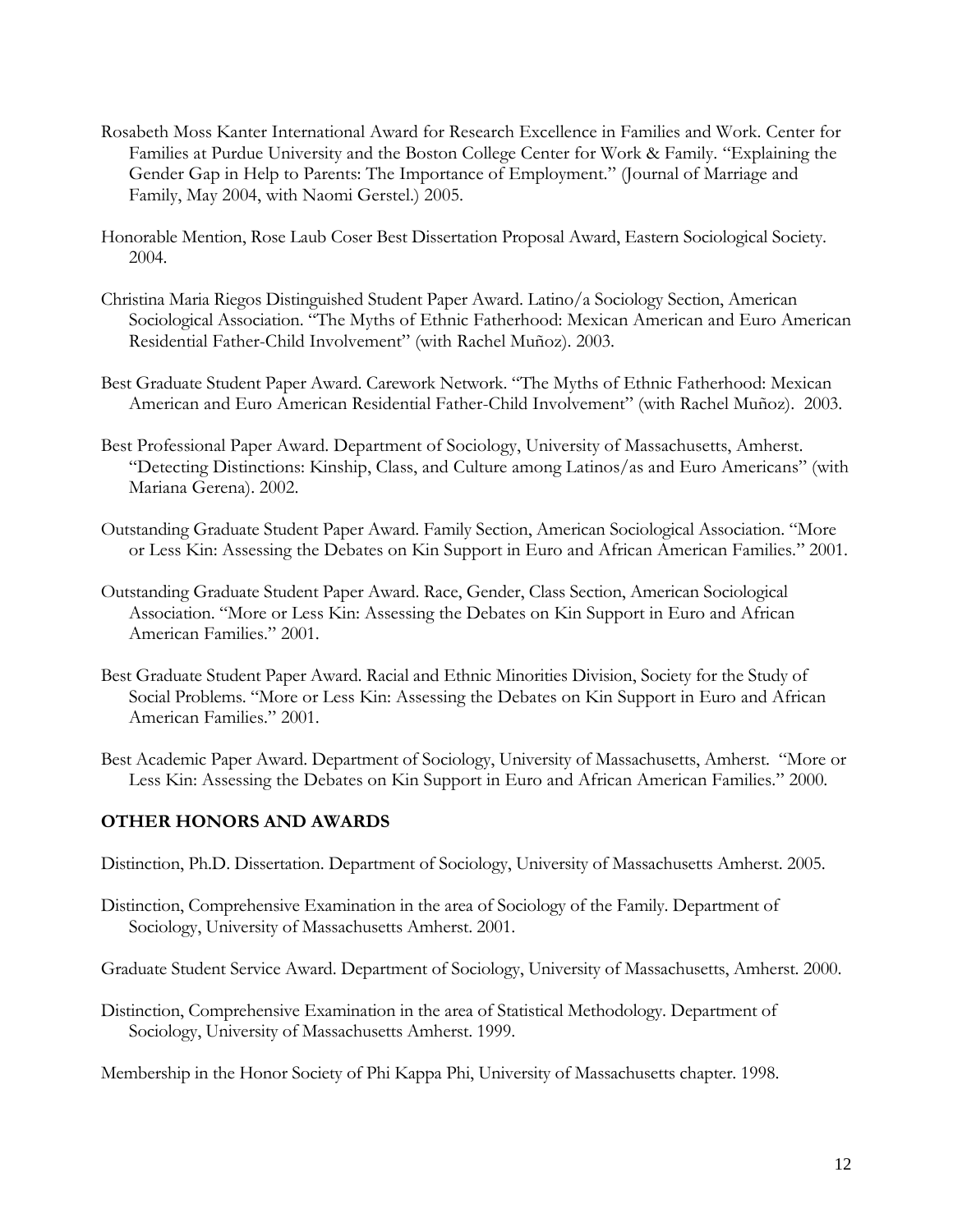Silver Medal for Academic Achievement. Russian Ministry of Education. 1991.

## **GRANT INVOLVEMENT**

- Consultant for grant proposals, "Society and Health Research Center," Universidad Mayor, Santiago, Chile. 2019-2020.
- Co-Principal Investigator (with Marcie Pitt-Catsouphes), Research Grant (\$1,460,800) from the Sloan Foundation through the Center on Aging and Work: Workplace Flexibility, Boston College. Project title: "Generations of Talent: A Multinational Study of the Quality of Employment." 2008-2011.
- Research Methodology and Statistical Advisor, Research Grant from National Science Foundation (PIs: Goldsmith, Hetland, & Winner). Project title: "Can Visual Arts Learning Improve Geometric Reasoning? A Transfer Study." 2008.
- Principal Investigator, Summer-Fall Research Expense Grant (\$2000), Boston College. Project title: "Retirement and Well-Being: Examining the Characteristics of Life Course Transitions." 2008.
- Co-Principal Investigator (with John Williamson), Research Grant (\$27,000) from the Sloan Foundation through the Center on Aging and Work: Workplace Flexibility, Boston College. Project title: "Help Transfers within Extended Families and Older Workers' Employment Opportunities." 2006-2008.
- Principal Investigator, Summer-Fall Research Expense Grant (\$2000), Boston College. Project title: "Culture, Structure, or Emotions? Adult Children's Marriages and Intergenerational Ties in the United States and China." 2007.
- Al McClung Lee Travel Grants, Society for the Study of Social Problems. 2001, 2004.

Graduate School Travel Grants, University of Massachusetts Amherst. 1999, 2000, 2001, 2002, 2003.

# **FELLOWSHIPS**

Visiting Scholar Fellowship, Russell Sage Foundation. 2011-2012.

Faculty Fellowship, Boston College. Project title: "Nuclear and Extended Family Ties: Cooperation or Competition?" 2007-2008.

Junior Faculty Fellowship, College of Arts and Sciences, Boston College (\$51,000). 2005-2007.

Social Science Research Council Dissertation Fellowship (\$18,000). Philanthropy and the Nonprofit Sector program. 2003-2004.

Rose Fellowship (\$17,000). American Sociological Association and Russell Sage Foundation. 2001-2002.

Graduate School Fellowship (\$7,000). University of Massachusetts Amherst. 1998-1999.

#### **CONFERENCE PRESENTATIONS**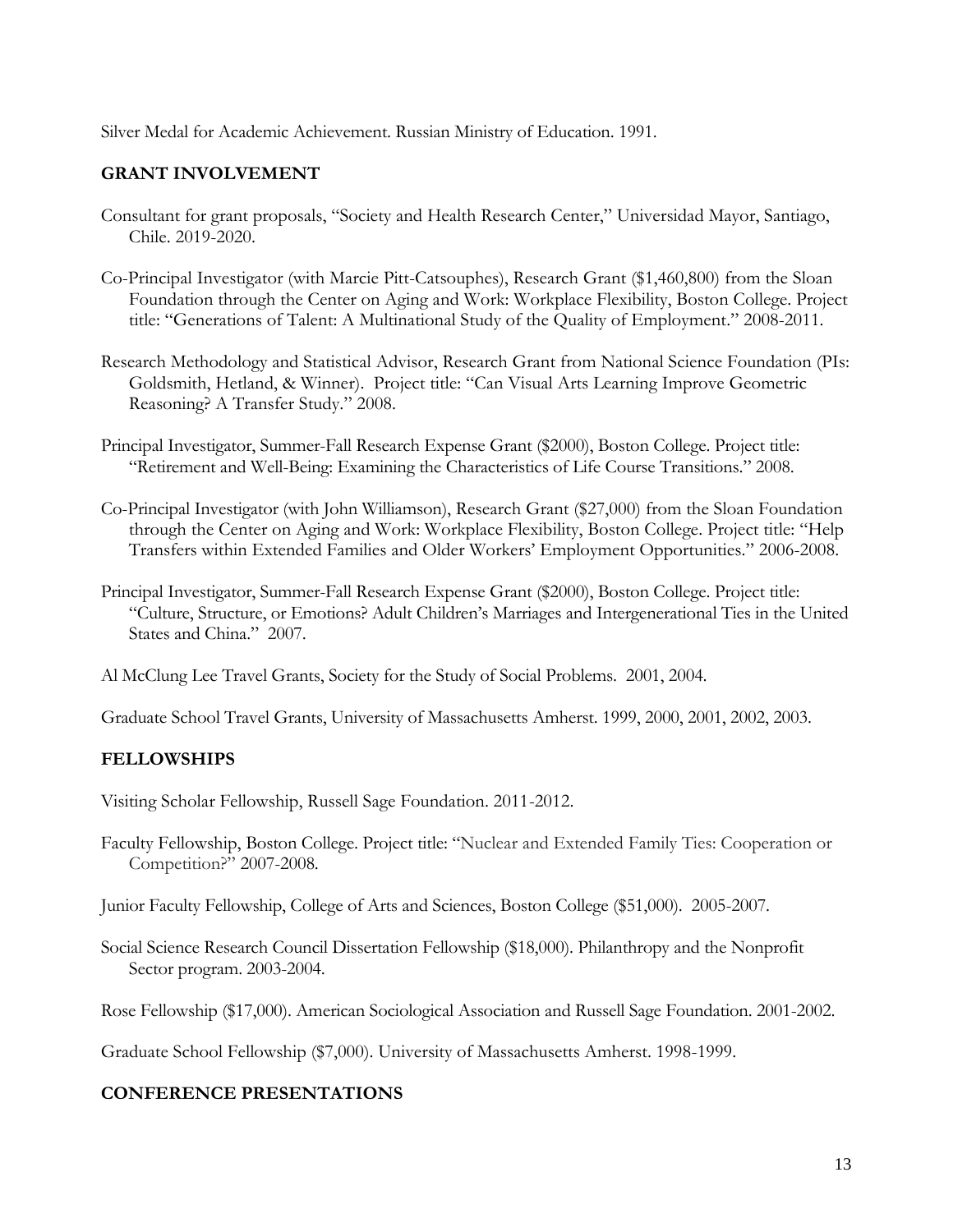- Sarkisian, Natalia, and Naomi Gerstel. 2022 (Forthcoming.) "Sisters and Brothers across Welfare Regimes: Assessing the Variation in Gender Gaps in Eldercare across Europe." Eastern Sociological Society. Boston, MA.
- Sarkisian, Natalia, and Naomi Gerstel. 2021. "Gender Gaps across Welfare Regimes: Sisters and Brothers Caring for Their Aging Parents in Europe." American Sociological Association, virtual event. August.
- Sarkisian, Natalia, and Naomi Gerstel. 2020. "Siblings Caring for Their Parents across Europe: Gender in Cross-national Perspective." American Sociological Association, virtual event. August.
- Sarkisian, Natalia. 2019. "Education and Kin Support in the United States: Needs or Resources?" Eastern Sociological Society, Boston, MA.
- Sarkisian, Natalia. 2018. "Exploring the Links between Marriage and Social Involvement in Russia." Society for the Study of Social Problems, Philadelphia, PA.
- Urman, Richard D., Sergey Karamnov, Natalia Sarkisian, Rebecca Grammer, and Wendy L Gross. 2014. "Analysis of Adverse Events Associated with Adult Moderate Procedural Sedation Outside the Operating Room." American Society of Anesthesiologists, New Orleans, LA.
- Sarkisian, Natalia. 2014. "Needs versus Resources: Economic Disparities and Kin Support." American Sociological Association, San Francisco, CA.
- McNamara, Tay, Marcie Pitt-Catsouphes, and Natalia Sarkisian. 2014. "Global Perspectives of Work-Family Transactions among Employees 50 and Older." Work and Family Researchers Network (WFRN) Changing Work and Family Relationships in a Global Economy Conference, New York, NY.
- Ollier-Malaterre, Ariane, Natalia Sarkisian, and Kelly Hannum. 2014. "Work-Life Balance and Performance as a Leader: A Comparison of Welfare State Regimes." Work and Family Researchers Network (WFRN) Changing Work and Family Relationships in a Global Economy Conference, New York, NY.
- Calvo, Esteban and Natalia Sarkisian. 2014. "Causal Effects of Retirement Timing on Healthy Behavior." XVIII International Sociological Association World Congress of Sociology, Yokohama, Japan.
- Sarkisian, Natalia. 2014. "Testing the Tradeoff Model: Gender, Paid Work, and Help to Parents." Eastern Sociological Society, Baltimore, MD.
- Sarkisian, Natalia. 2013. "Needs versus Resources: Economic Disparities and Kin Support." Eastern Sociological Society, Boston, MA.
- Besen, Elyssa, Miwako Kidahashi, Natalia Sarkisian, and Marcie Mitt-Casouphes. 2012. "Relative Age Bias in the Workplace." Gerontological Society of America, San Diego, CA.
- Lai, Lei, Elyssa Besen, Qingwen Xu, and Natalia Sarkisian. 2012. "The Cultural Contradictions of Workplace Flexibility: A Sino-U.S. Comparison." The IACMR Conference, Hong Kong.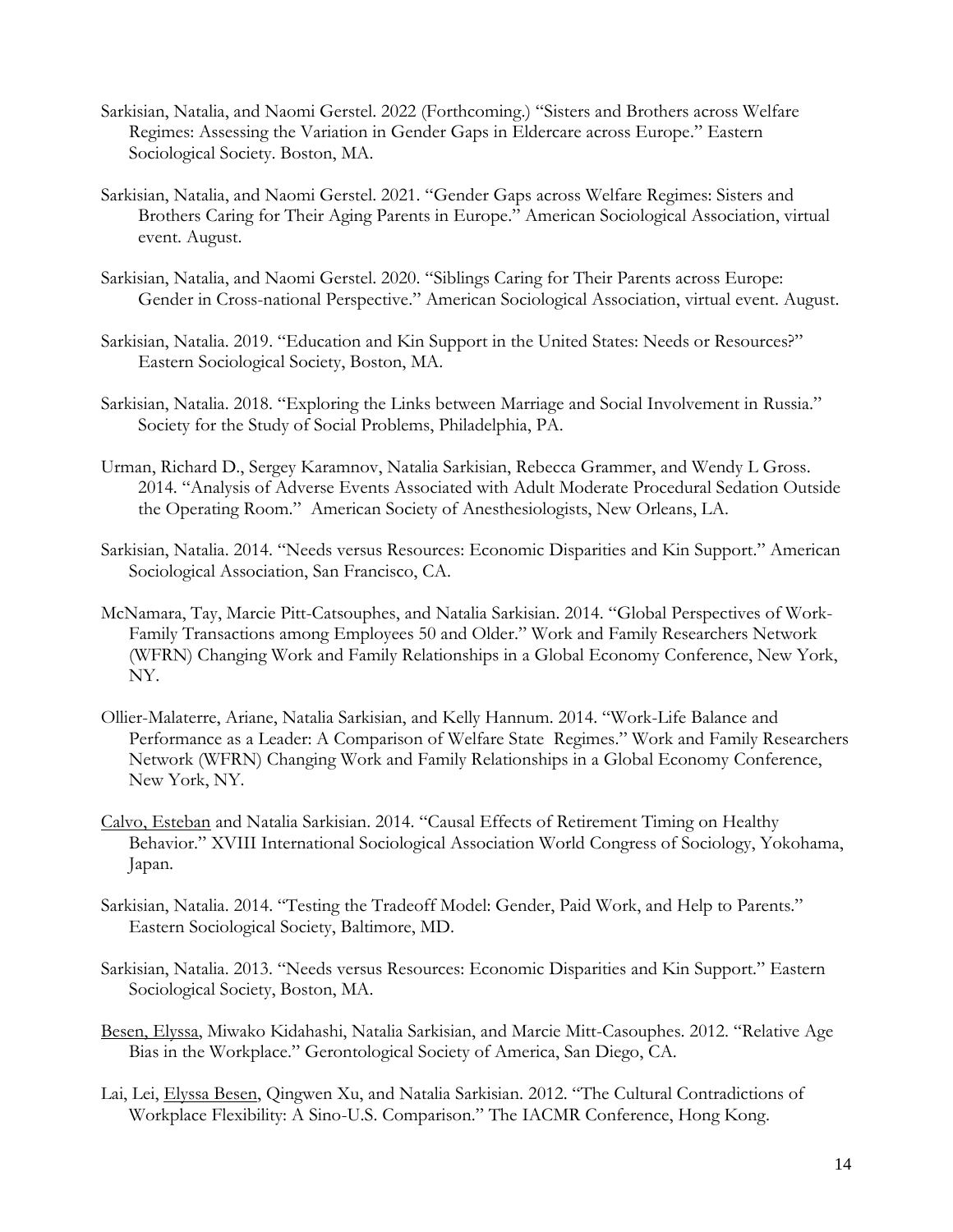- Calvo, Esteban, Natalia Sarkisian, and Christopher Tamborini. 2012. "Causal Effects of Retirement Timing on Health and Well-being." The Second ISA Forum of Sociology, Buenos Aires, Argentina.
- Sarkisian, Natalia, Melissa Brown, and Marcie Pitt-Catsouphes. 2012. "The Effects of Work Commitment and Marital Status on Help to Parents: A Cross-National Perspective." Work and Family Researchers Network Conference, New York, NY.
- Duarte, Catherine, Natalia Sarkisian, Paul L. Nguyen, Eva M. Garroutte, and Mark D. Hurwitz. 2012. "Impact of Race on Prostate Cancer Selection and Cause-Specific Mortality: A SEER Database Analysis." Genitourinary Cancers Symposium, San Francisco, CA.
- Sarkisian, Natalia, and Naomi Gerstel. 2012. "Gender Gaps in Help to Parents: Exploring Cross-National Variation." Eastern Sociological Society, New York, NY.
- Carapinha, Rene, Natalia Sarkisian, and Marcie Pitt-Catsouphes. 2011. "The Generations of Talent Study: Study Design and Methods." Gerontological Society of America, Boston, MA.
- Matz-Costa, Christina, Stephen Sweet, Natalia Sarkisian, and Marcie Pitt-Catsouphes. 2011. "Work Centrality and Age: The Impact of Jobs, Organizations, and Cultural Contexts." Gerontological Society of America, Boston, MA.
- Duarte, Catherine, Natalia Sarkisian, Paul L. Nguyen, Eva M. Garroutte, and Mark D. Hurwitz. 2011. "Impact of Race on Prostate Cancer Selection and Cause-Specific Mortality: A SEER Database Analysis." Annual Biomedical Research Conference for Minority Students, St. Louis, MO.
- Sarkisian, Natalia. 2011. "Marriage and Social Ties in Russia." Society for the Study of Social Problems. Las Vegas, NV.
- Sweet, Stephen, Christina Matz-Costa, Natalia Sarkisian, and Marcie Pitt-Catsouphes. 2011. "The Ecological Contexts that Predict Work Embracement: Gender, Employment, Care Obligations, and Cultural Values." Community, Work and Family IV International Conference. Barcelona, Spain.
- Sweet, Stephen, Christina Matz-Costa, Natalia Sarkisian, and Marcie Pitt-Catsouphes. 2011. "The Embracement of Work over the Life Course: The Impact of Jobs, Organizations, and Cultural Contexts." Community, Work and Family IV International Conference: Actors, Structures and Theories, Tampere, Finland.
- Sarkisian, Natalia, Melissa Brown, and Marcie Pitt-Catsouphes. 2011. "The Effects of Work Commitment and Marital Status on Intergenerational Ties: A Cross-National Perspective." Community, Work and Family IV International Conference: Actors, Structures and Theories, Tampere, Finland.
- Sarkisian, Natalia. 2011. "Gender and the Tradeoff Model: Paid Work and Intergenerational Care among Older Adults." Population Association of America, Washington, DC.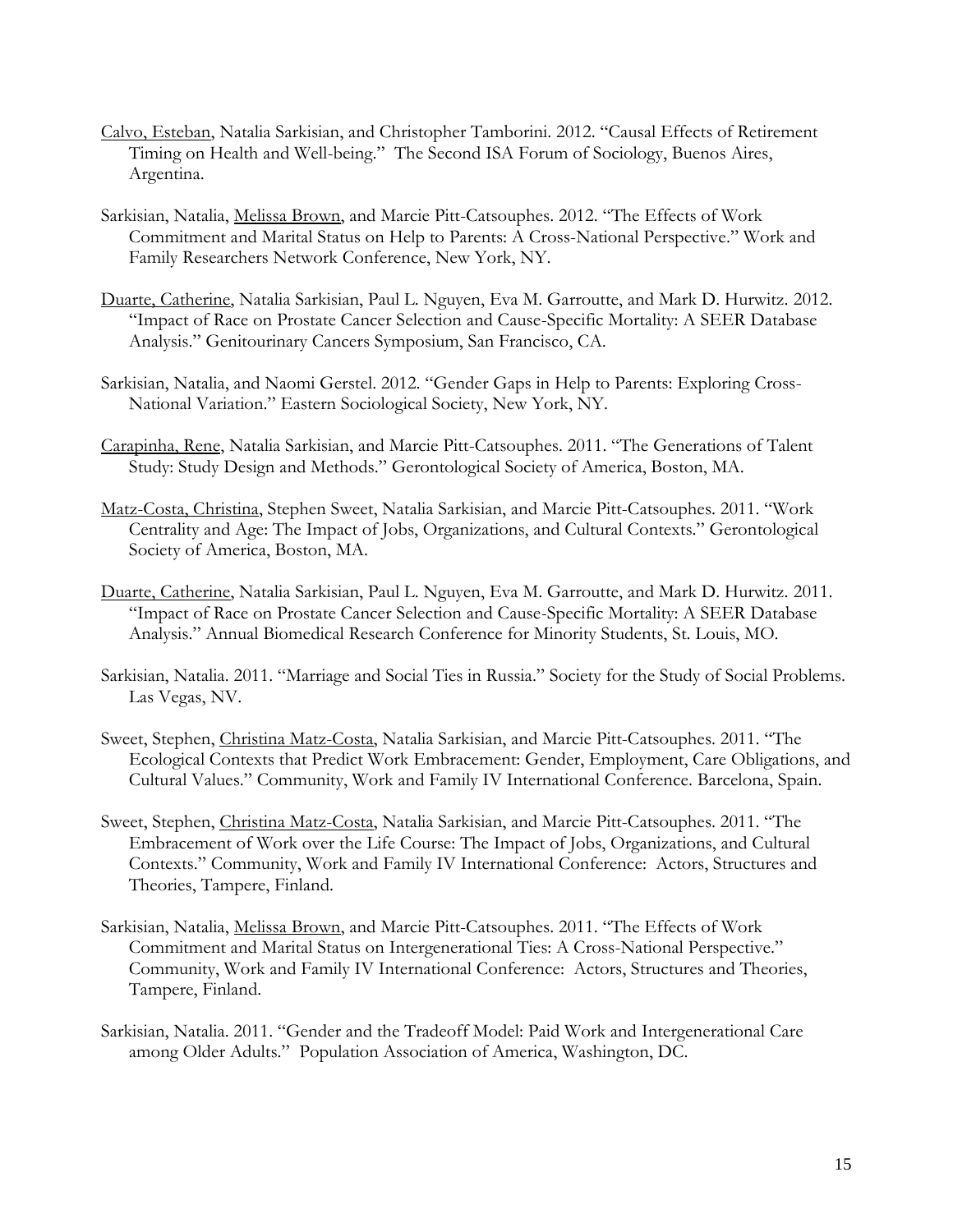- Sarkisian, Natalia, Naomi Gerstel, and Esteban Calvo. 2010. "Culture, Structure, or Emotions? Adult Children's Marriages and Intergenerational Ties in the United States and China." Gerontological Society of America, New Orleans, LA.
- Calvo, Esteban, Christopher R. Tamborini, and Natalia Sarkisian. 2010. "Retirement Timing and Subjective Well-being: An Instrumental Variables Approach." Gerontological Society of America, New Orleans, LA.
- Calvo, Esteban, Christopher R. Tamborini, and Natalia Sarkisian. 2010. "Retirement Timing and Subjective Well-Being." American Sociological Association, Atlanta, GA.
- Oh, Seil, and Natalia Sarkisian. 2010. "Spiritual Individualism or Engaged Spirituality? Social Implications of Holistic Spirituality among Mind-Body-Spirit Practitioners." American Sociological Association, Atlanta, GA.
- Garroutte, Eva Marie, Natalia Sarkisian, and Sergey Karamnov. 2010. "Ratings of Physicians' Affective Interactions: Differences among American Indian Older Adults with Varying Ethnic Characteristics." American Sociological Association, Atlanta, GA.
- Calvo, Esteban, and Natalia Sarkisian. 2010. "Retirement and Well-being: Examining the Characteristics of Life Course Transitions." XVII World Congress of the International Sociological Association, Gothenburg, Sweden.
- Calvo, M. Rocio, Natalia Sarkisian, Mary C. Waters, and Terje A. Eikemo. 2010. "The Apple Does Fall Far from the Tree: The Welfare State and the Social Capital of Immigrants and Their Children." New Migrations, New Challenges: Trinity Immigration Initiative International Conference, Dublin, Ireland.
- Calvo, M. Rocio and Natalia Sarkisian. 2010. "Something Old or Something New? Understanding the Ethnic Differences in Adult Education among Immigrants in the United States." Eastern Sociological Society, Boston, MA.
- Sarkisian, Natalia. 2009. "Graduate Program in Sociology at Boston College." American Sociological Association, San Francisco, CA.
- Sarkisian, Natalia, and John Williamson. 2008. "Exploring the Trade-Offs: Paid Work and Intergenerational Assistance among Blacks and Whites." Gerontological Society of America, National Harbor, MD.
- Calvo, Esteban, and Natalia Sarkisian. 2008. "Retirement and Well-being: Examining the Characteristics of Life Course Transitions**."** American Sociological Association, Boston, MA.
- Calvo, M. Rocio, and Natalia Sarkisian. 2008. "Ethnicity versus Structure: Determinants of Adult Post-Migration Enrollment in Education in the United States." International Migration, Integration and Social Cohesion (IMISCOE) Ph.D. Conference, Lisbon.
- Garroutte, Eva Marie, Natalia Sarkisian, Dedra Buchwald, Jack Goldberg and Jan Beals. 2008. "Dynamics of Medical Communication with American Indians: Relevance for Research in Health Disparities?" World Congress of the International Institute of Sociology, Budapest, Hungary.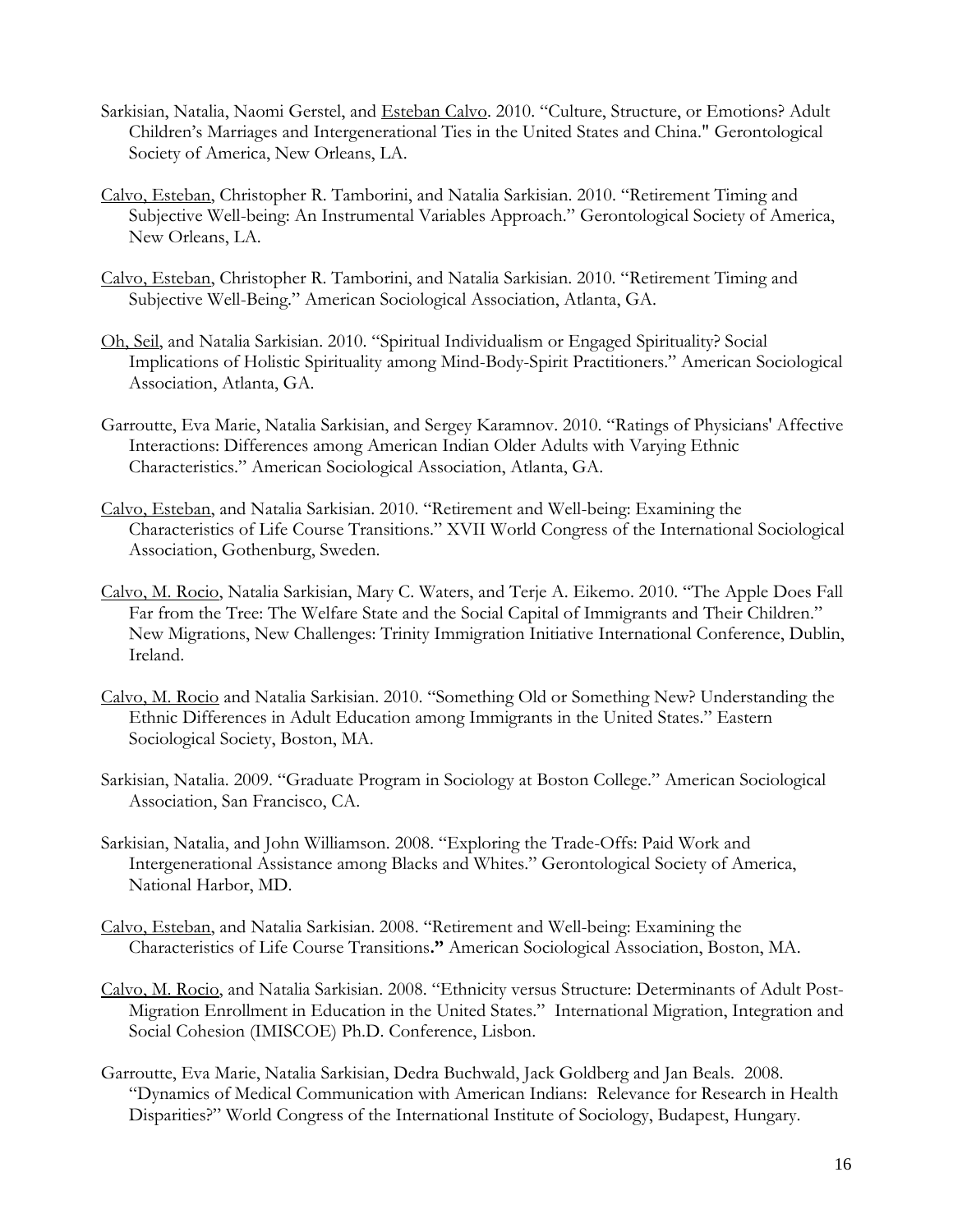- Sarkisian, Natalia. 2008. "Decomposing Similarities: Using Regression Decomposition and Path Analysis to Understand the Lack of Group Differences." Eastern Sociological Society, New York, NY.
- Gerstel, Naomi, and Natalia Sarkisian. 2007. "Marriage and Adult Children's Relationship to Their Parents." American Sociological Association, New York, NY.
- Sarkisian, Natalia. 2007. "Street Men, Family Men: Race and Men's Extended Family Involvement." IARR's New Scholars Workshop, Chestnut Hill, MA.
- Garroutte, Eva, Natalia Sarkisian, Dedra Buchwald, Jack Goldberg and Jan Beals. 2007. "[Satisfaction](http://i07.cgpublisher.com/proposals/683/manage_workspace)  [with Medical Care: Differences by Ethnic Identity among American Indian Older Adults.](http://i07.cgpublisher.com/proposals/683/manage_workspace)" Second International Conference on Interdisciplinary Social Sciences, Granada, Spain.
- Garroutte, Eva, Natalia Sarkisian, Dedra Buchwald, Jack Goldberg and Jan Beals. 2006. "Perceptions of Communication Behaviors: Differences between Providers and American Indian Patients." Gerontological Society of America, Dallas, TX.
- Sarkisian, Natalia, Mariana Gerena, and Naomi Gerstel. 2006. "Extended Family Integration among Latinos/as and Euro Americans: Ethnicity, Gender, and Class." American Sociological Association, Montréal, Canada.
- Sarkisian, Natalia. 2006. "Extended Family Ties among Mexicans, Puerto Ricans, and Whites: Superintegration or Disintegration?" Groves Conference "Families: Borders and Boundaries," Tucson, AZ.
- Sarkisian, Natalia, and Naomi Gerstel. 2006. "Marriage as a "Greedy" Institution? Examining the Effects of Marriage on Extended Families and Communities." Eastern Sociological Society, Boston, MA.
- Meagher, Kathleen Burke, and Natalia Sarkisian. 2006. "Social Class and Contraception Use among Young Women." Eastern Sociological Society, Boston, MA.
- Sarkisian, Natalia, and Mariana Gerena. 2005. "Extended Family Integration among Latinos/as and Euro Americans: Cultural and Structural Determinants of Ethnic Differences." American Sociological Association, Philadelphia, PA.
- Garroutte, Eva, Natalia Sarkisian, Lester Arguellos, Jack Goldberg, and Dedra Buchwald. 2005. "Ethnicity and Perceptions of Health Status among American Indian Older Adults and Their Healthcare Providers." American Sociological Association, Philadelphia, PA.
- Sarkisian, Natalia. 2004. "Advantages and Disadvantages of Kin Support for Black and White Women." American Sociological Association, San Francisco, CA.
- Sarkisian, Natalia, and Mariana Gerena. 2004. "Extended Kin Care Among Latinos/as and Euro Americans: Exploring Culture and Structure in Care Work." Society for the Study of Social Problems, San Francisco, CA.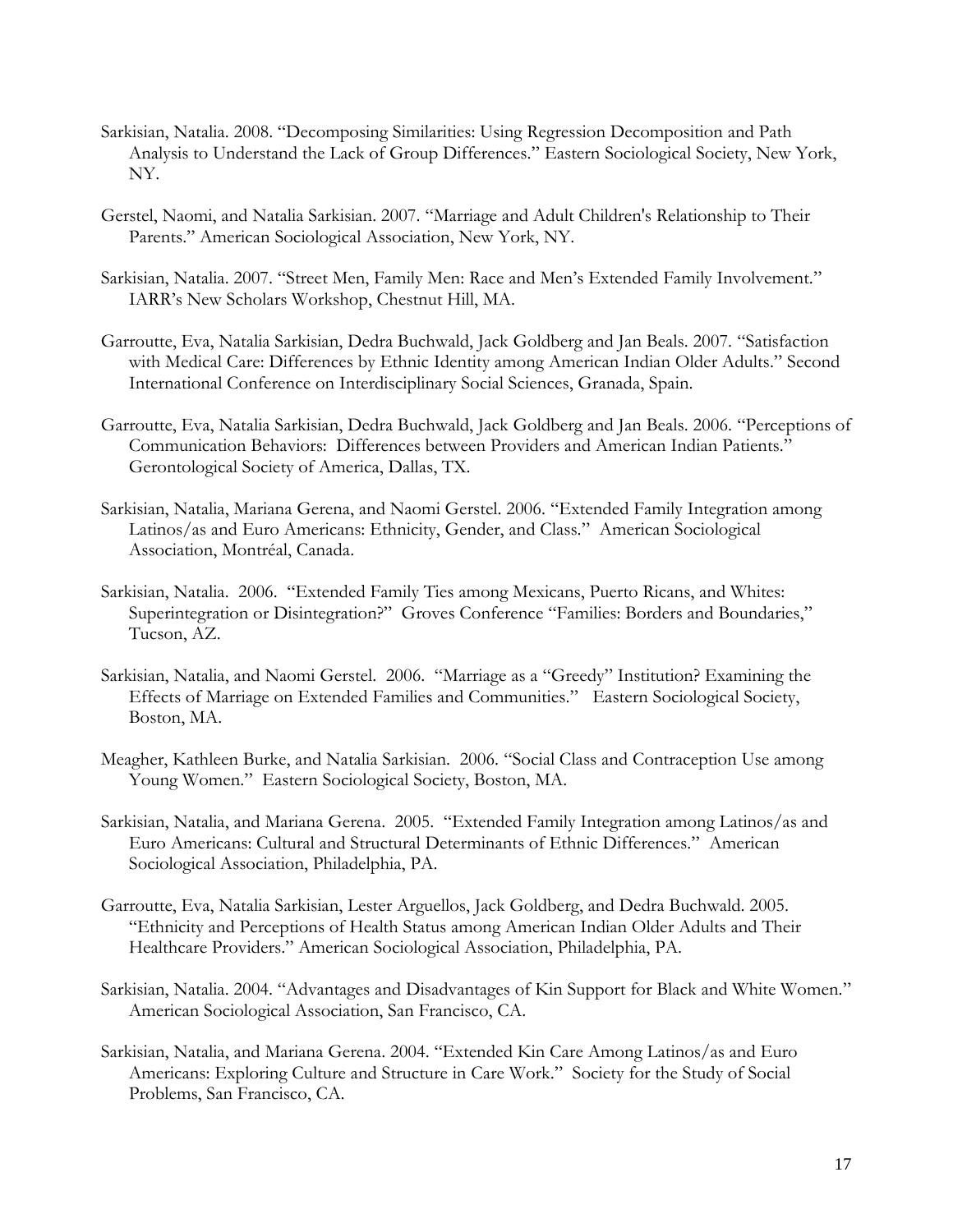- Sarkisian, Natalia, and Naomi Gerstel. 2004. "The Nuclear Family as a Greedy Institution: Race, Gender and Caregiving to Parents." "Carework: Research, Theory, and Advocacy" conference, San Francisco, CA.
- Sarkisian, Natalia. 2004. "Assessing the Myth of Familial AWOL: Kin Support among Euro and African American Men." Population Association of America, Boston, MA.
- Sarkisian, Natalia. 2004. "What Goes Around and Why? Assessing Two Debates on African American Social Support." Eastern Sociological Society, New York, NY.
- Sarkisian, Natalia. 2003. "Teaching Social Problems in Sociology of the Family Courses." Society for the Study of Social Problems, Atlanta GA.
- Gerstel, Naomi, and Natalia Sarkisian. 2002. "Care Work and Employment: Explaining the Gender Gap in Caring for Parents." American Sociological Association, Chicago, IL.
- Muñoz, Rachel, and Natalia Sarkisian. 2002. "Caring 'Macho' Fathers?: A Comparison of Mexican American and Euro American Fathers' Carework." "Carework: Research, Theory, and Advocacy" conference, Loyola University, Chicago, IL.
- Gerena, Mariana, and Natalia Sarkisian. 2002. "Exploring Ethnic Variation: Carework, Class and Culture Among Latinos." "Carework: Research, Theory, and Advocacy" conference, Loyola University, Chicago, IL.
- Sarkisian, Natalia. 2002. "Street Men, Family Men: Examining Kin Support Among Euro and African American Men." Eastern Sociological Society, Boston, MA.
- Gerstel, Naomi, and Natalia Sarkisian. 2002. "The Gender Gap in Carework for Parents: The Role of Identity, Doing Gender, Jobs, and Marriage." "Persons, Processes, and Places: Research on Families, Workplaces, and Communities" conference, San Francisco CA.
- Sarkisian, Natalia. 2001. "More or Less Kin: Assessing the Debates on Kin Support in Euro and African American Families." Society for the Study of Social Problems, Anaheim, CA.
- Sarkisian, Natalia. 2001. "Less and Less Kin?: Evaluating the Changes in Kin Support in Euro and African American Families." American Sociological Association, Anaheim, CA.
- Gerena, Mariana, Natalia Sarkisian, and Rachel Muñoz. 2001. "Detecting Distinctions: Kinship, Class, and Culture among Latinos/as and Euro Americans." American Sociological Association, Anaheim, CA.
- Muñoz, Rachel, and Natalia Sarkisian. 2001. ""Macho" Fathers: Comparisons of Mexican American and Euro American Fatherhood." American Sociological Association, Anaheim, CA.
- Sarkisian, Natalia. 2000. "Beyond the Words and Pictures: Producing Gender Representation in Children's Literature." American Sociological Association, Washington, DC.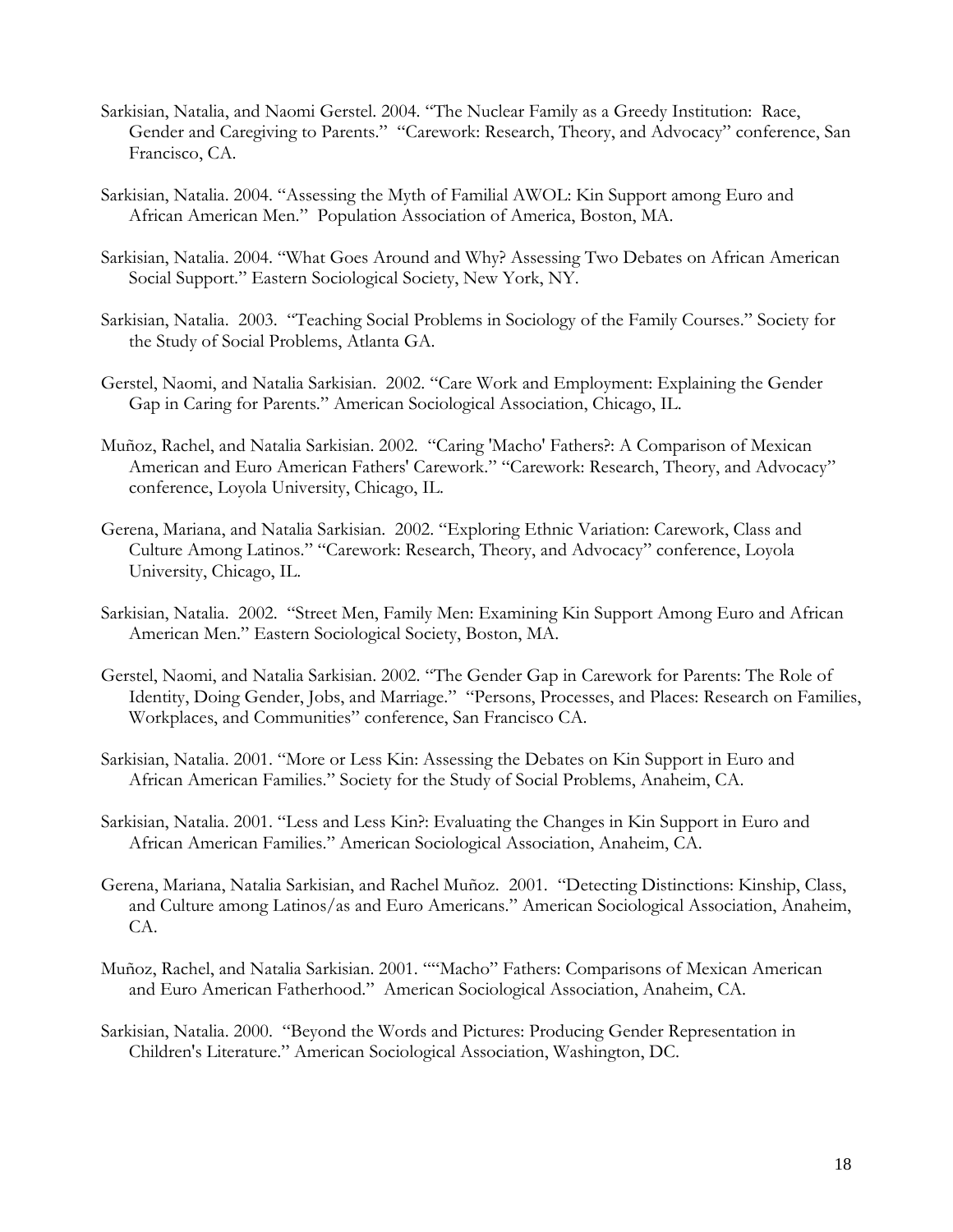- Sarkisian, Natalia, Mariana Gerena, and Naomi Gerstel. 2000. "More or Less Kin: Addressing Debates on Care Work in African American Community." "Carework: Research, Theory, and Advocacy" conference, Washington D.C.
- Gerena, Mariana, Natalia Sarkisian, Rachel Muñoz, and Naomi Gerstel. 2000. "Detecting Distinctions: Latinas, Latinos, and Care Work." "Carework: Research, Theory, and Advocacy" conference, Washington D.C.
- Sarkisian, Natalia. 1999. "Moving Beyond Counting Jacks: Gender Representation in Children's Literature and Its Producers." Eastern Sociological Society, Boston, MA.

#### **INVITED TALKS**

- Sarkisian, Natalia. 2021. Critic, Author Meets Critics Session for *Like Family: Narratives of Fictive Kinship* (by Margaret Nelson). Eastern Sociological Society, virtual event.
- Sarkisian, Natalia. 2018. Critic, Author Meets Critics Session for *Surviving Poverty: Creating Sustainable Ties among the Poor* (by Joan Maya Mazelis). Eastern Sociological Society, Baltimore, MD.
- Sarkisian, Natalia. 2017. "Needs or Resources: Economic Disparities, Race, and Kin Support." Faculty Senate's Road Scholar Program, Florida State University, Tallahassee, FL.
- Sarkisian, Natalia. 2015. Critic, Author Meets Critics Session for *Nurturing Dads: Social Initiatives for Contemporary Fatherhood* (by William Marsiglio and Kevin Roy). American Sociological Association, Chicago, IL.
- Sarkisian, Natalia. 2015. Critic, Author Meets Critics Session for *Grandmothers at Work: Juggling Families and Jobs* (by Madonna Harrington Meyer). Eastern Sociological Society, New York, NY.
- Sarkisian, Natalia and Naomi Gerstel. 2014. Author Response to the Critics, Authors Meet Critics Session for *Nuclear Family Values, Extended Family Lives: The Importance of Gender, Race, and Class*. Work and Family Researchers Network (WFRN) Changing Work and Family Relationships in a Global Economy Conference, New York, NY.
- Sarkisian, Natalia. 2014. "More or Less Kin? Economic Disparities and Kin Support." Department of Sociology, State University of New York at Stony Brook University, Stony Brook, NY.
- Sarkisian, Natalia. 2012. "More or Less Kin? Economic Disparities and Kin Support." Department of Sociology, Rutgers University, New Brunswick, NJ.
- Sarkisian, Natalia. 2012. "More or Less Kin? Economic Disparities and Kin Support." Russell Sage Foundation, New York, NY.
- Sarkisian, Natalia. 2011. Webinar "Understanding Weights." Center on Aging and Work, Boston College, Chestnut Hill, MA.
- Sarkisian, Natalia. 2011. Webinar "Dealing with Missing Data." Center on Aging and Work, Boston College, Chestnut Hill, MA.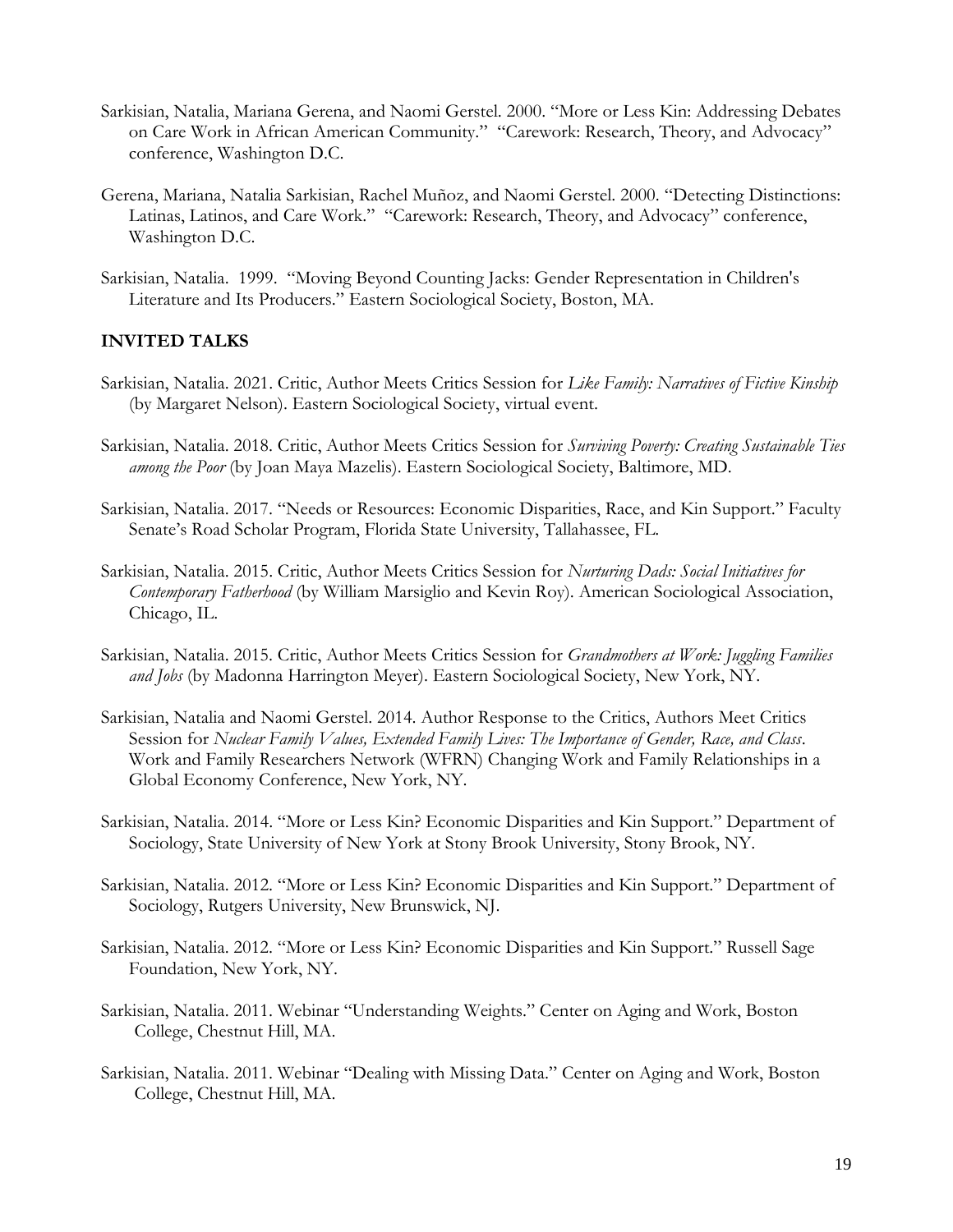- Sarkisian, Natalia. 2008. "Exams, Papers, and Projects: Creating Evaluation Tools and Grading Them." Teaching Workshop, Department of Sociology, Boston College, Chestnut Hill, MA.
- Calvo, Rocio, and Natalia Sarkisian. 2007. "Culture versus Structure: Determinants of Adult Post-Migration Enrollment in Education in the United States." Harvard Migration and Immigrant Incorporation Workshop, Cambridge, MA.
- Sarkisian, Natalia. 2007. "Grading." Teaching Seminar Luncheon, Connors Family Learning Center, Boston College, Chestnut Hill, MA.
- Sarkisian, Natalia. 2007. "The Color of Family Ties: Culture, Structure, and Kin Support." Department of Sociology, University of Connecticut, Storrs, CT.
- Sarkisian, Natalia. 2007. "The Color of Family Ties: Culture, Structure, and Kin Support." Department of Sociology, Michigan State University, East Lansing, MI.
- Sarkisian, Natalia. 2007. "The Color of Family Ties: Culture, Structure, and Kin Support." Department of Sociology, Indiana University, Bloomington, IN.
- Sarkisian, Natalia.. 2007. "The Color of Family Ties: Culture, Structure, and Kin Support." Department of Sociology, Purdue University, West Lafayette, IN.
- Sarkisian, Natalia. 2007. "The Color of Family Ties: Culture, Structure, and Kin Support." Department of Sociology, University of California, Irvine, CA.
- Sarkisian, Natalia, and John Williamson. 2007 . "Help Transfers within Extended Families and Older Workers' Employment." Center on Aging & Work, Boston College, Chestnut Hill, MA.
- Sarkisian, Natalia. 2007 . "The Structure of Kin Ties: Exploring the Social Forces Shaping Extended Family Integration." Junior Scholars in Conversation Series, Boston College, Chestnut Hill, MA.
- Sarkisian, Natalia. 2006. "The Role of Research Interests and Accomplishments in the Job Search." Academic Job Searching Workshop, Boston College, Chestnut Hill, MA.
- Sarkisian, Natalia. 2006. "Employment and Family Life among Women of Color in the Academy." "Women of Color Roundtable: Connecting with Cornell and Others." Cornell University, NY.
- Sarkisian, Natalia, and Naomi Gerstel. 2006. "Explaining the Gender Gap in Help to Parents: The Importance of Employment." Alliance for Work-Life Progress conference, Austin, TX.
- Sarkisian, Natalia. 2006. "Marriage as a 'Greedy' Institution." Sociology Department Seminar Series, Boston College, Chestnut Hill, MA.
- Sarkisian, Natalia and Naomi Gerstel. 2005. "Explaining the Gender Gap in Help to Parents: The Importance of Employment." Work and Family Roundtable Meeting, Boston College Center for Work and Family, Boston, MA.
- Sarkisian, Natalia. 2004. "Kin Support in Black and White: Culture, Structure, and Extended Families." Department of Sociology, Texas A&M University, College Station, TX.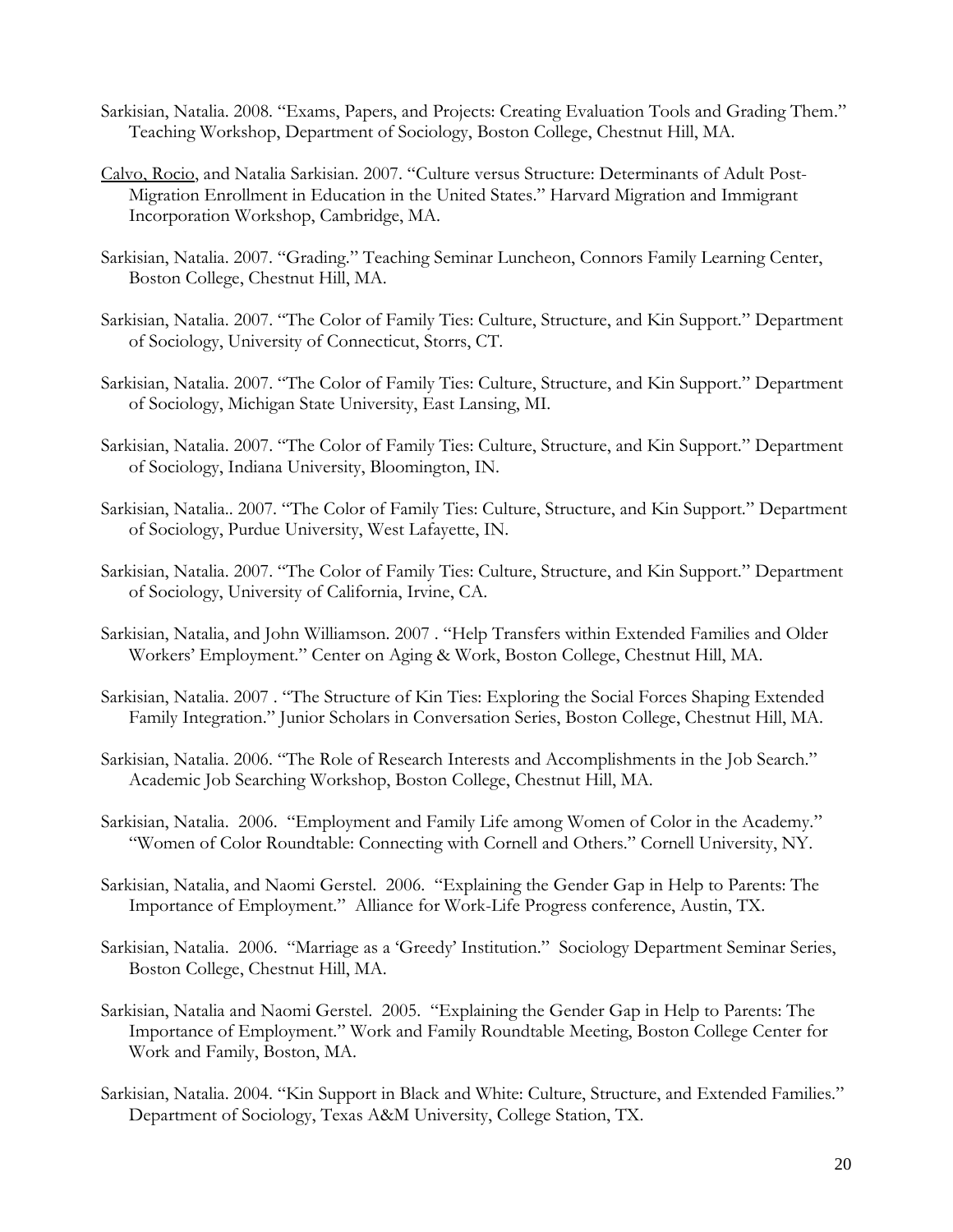- Sarkisian, Natalia. 2004. "Kin Support in Black and White: Culture, Structure, and Extended Families." Department of Sociology, University of California, Berkeley, CA.
- Sarkisian, Natalia. 2004. "Kin Support in Black and White: Culture, Structure, and Extended Families." Department of Sociology, University of California, San Diego, CA.
- Sarkisian, Natalia. 2004. "Kin Support in Black and White: Culture, Structure, and Extended Families." Department of Sociology, Boston College, Chestnut Hill, MA.
- Sarkisian, Natalia. 2004. "Kin Support in Black and White: Culture, Structure, and Extended Families." Department of Sociology, Washington State University, Pullman, WA.
- Sarkisian, Natalia. 2004. "Kin Support in Black and White: Culture, Structure, and Extended Families." Department of Sociology, University of Oregon, Eugene, OR.
- Sarkisian, Natalia. 2004. "Kin Support in Black and White: Culture, Structure, and Extended Families." Department of Sociology, University of Iowa, Iowa City, IA.
- Sarkisian, Natalia. 2004. "Kin Support in Black and White: Culture, Structure, and Extended Families." Department of Sociology, Notre Dame University, South Bend, IN.
- Sarkisian, Natalia. 2003. "Formal and Informal Philanthropy among Euro and African Americans." Dissertation workshop of the SSRC Program on Philanthropy and the Nonprofit Sector, Indiana University, and the Aspen Institute, Denver, CO.
- Sarkisian, Natalia. 2003. "Research on Parenting." Student Colloquium Series Roundtable, Department of Sociology, University of Massachusetts. Amherst, MA.

Sarkisian, Natalia. 2003. "Authority and Difference in Teaching." Student Colloquium Series Roundtable, Department of Sociology, University of Massachusetts. Amherst, MA.

# **TEACHING EXPERIENCE**

#### **Graduate Courses Taught at Boston College:**

- Social Inquiry Research Seminar (Fall 2021, Fall 2020, Fall 2019, Fall 2018)
- Introduction to Statistics & Data Analysis (Fall 2021, Fall 2020, Fall 2019, Fall 2018, Fall 2017)
- Longitudinal Data Analysis (Spring 2020, Spring 2017, Spring 2015, Spring 2013, Spring 2011, Fall 2009, Spring 2007)
- Structural Equation Modeling (Spring 2018)
- Quantitative Data Management (Spring 2021, Spring 2019, Fall 2016, Fall 2015, Fall 2013)
- Hierarchical Linear Modeling (Spring 2022, Spring 2014, Fall 2010)
- Regression Models for Categorical Data (Fall 2014, Spring 2009, Fall 2006, Fall 2005, Fall 2004)
- Advanced Statistics (Fall 2012, Fall 2007, Spring 2006, Spring 2005)
- Dissertation Seminar (Spring 2022, Fall 2021, Spring 2021, Fall 2020, Summer 2020, Spring 2020, Fall 2019, Spring 2019, Fall 2018, Spring 2018, Fall 2017, Spring 2017, Fall 2016, Spring 2014, Fall 2013, Spring 2013, Fall 2012, Spring 2009, Fall 2008, Spring 2008, Fall 2007, Spring 2007, Fall 2006)

# **Undergraduate Courses Taught at Boston College:**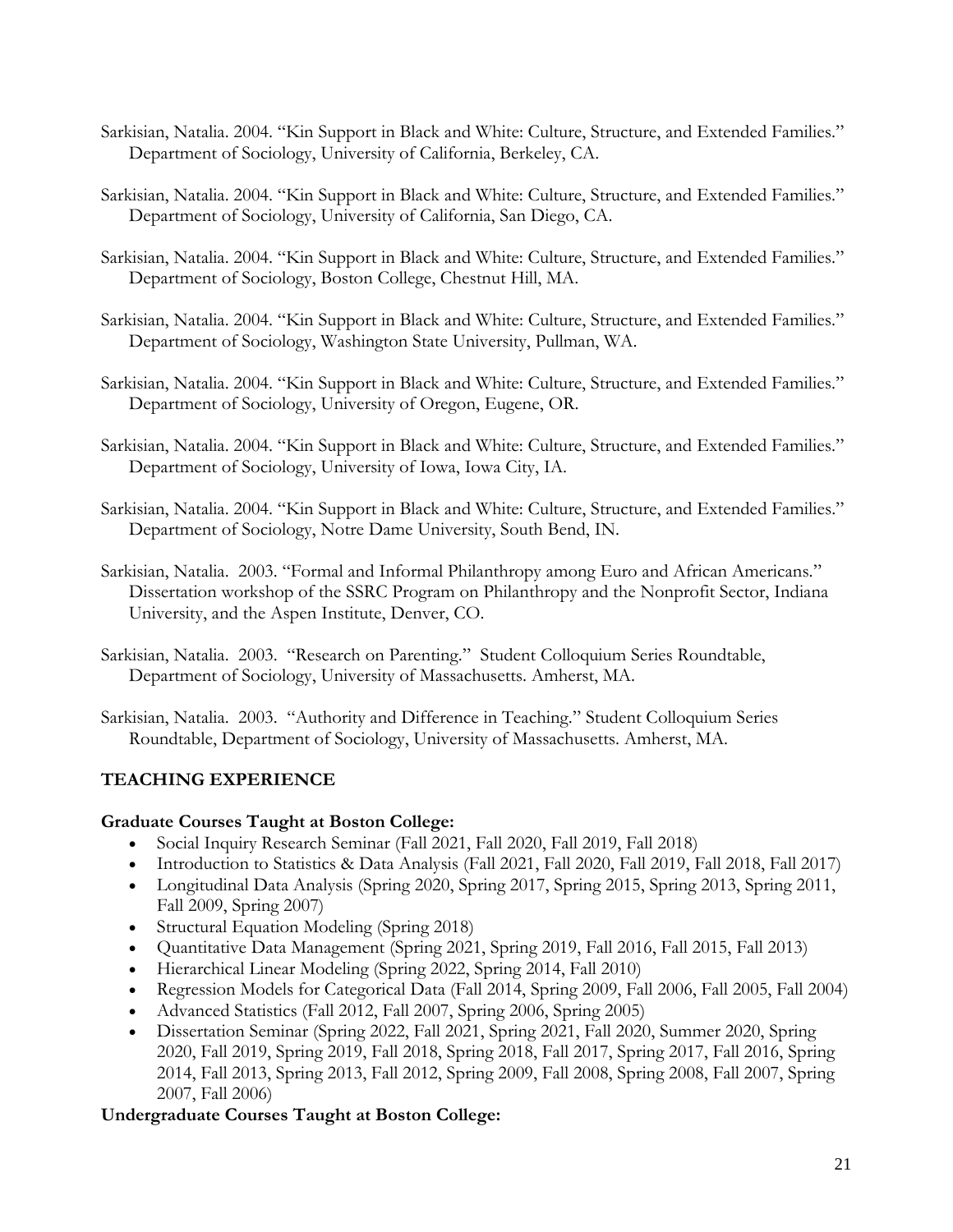- Statistics (Fall 2021, Fall 2020, Fall 2019, Fall 2018, Spring 2017, Fall 2015)
- Marriage and the Family (Spring 2007, Spring 2005)
- Family and Work (Fall 2009)

# **Undergraduate Courses Taught at the University of Massachusetts Amherst:**

- Elementary Statistics (Spring 2003, Fall 1998)
- Data Collection and Analysis (Fall 2002)
- Sociology of the Family (Spring 2002, Summer 2001)

# **Teaching Assistantships:**

- *University of Massachusetts Amherst*: Drugs and Society (Spring 2001), Social Welfare (Fall 2000), Graduate Statistics for Social Sciences II (Fall 1999), Deviance and Social Order (Fall 1999), Race, Gender, and Social Class (Spring 1999), Data Collection and Analysis (Fall 1998), Elementary Statistics (Spring 1998), The Family (Fall 1997), Theory and Perspectives (Spring 1996), Social Problems (Fall 1996)
- *Moscow State University, Russia*: Methods of Data Analysis in Sociology II (Spring 1996), Methods of Data Analysis in Sociology I (Fall 1995)

# **Students Supervised at Boston College:**

- Dissertation Committees: Cedrick-Michael Simmons (in progress), Jaclyn Carroll (in progress), Mehmet Cansoy (2018), William Attwood-Charles (2018), Jeffrey Stokes (Sociology, 2017), Sarah Woodside (Sociology, 2016), Margaret Willis (Sociology, 2015), Eliz Storelli (Sociology, 2014), Rene Carapinha (Social Work, 2013), Dana Hollinshead (Social Policy and Management, Brandeis University, 2012), David Nnyanzi (Sociology, 2011), Christina Costa (Social Work, 2011), Seil Oh (Sociology, 2010), Masa Higo (Sociology, 2010), Rocio Calvo (Social Work, 2009), Jessica Johnson (Social Work, 2009), Esteban Calvo (Sociology, 2009), Kristen Drummey (Sociology, 2008), Selva Lewin-Bizan (Education, 2008), Tien Ung (Social Work, 2008), Javier Boyas (Social Work, 2007), Bethany Medeiros (Education, 2007), Michael Anastario (Sociology, 2007), Robert Levine (Sociology, 2007), Amy Love Collins (Psychology, 2006).
- Master's Committees: Juan Nunez (2017), Abolfazl Sotoudeh (2016), Jeffrey Stokes (2013), Margaret Willis (2009), Aideen Gleeson (2008), Esteban Calvo (2007), Kristen Drummey (2007), Darcy Schnack (2006), Rachael Kenney (2006), John Bell (2006), Michael Anastario  $(2004).$
- Comprehensive Examination Committees: Ruilin Chen (2021), Jeffrey Stokes (2014), MJ Yeo (2014), Margaret Willis (2013), Eliz Storelli (2010, 2012), Kim Bachechi (2010), Seil Oh (2009, 2008), Esteban Calvo (2007), Michael Anastario (2007), Kristen Drummey (2005).
- Graduate Readings & Research courses: Ashley Parry (Fall 2018), Alina Alekseyko (Fall 2016), Isak Ladegaard (Spring 2015), Jeremiah Morelock (Spring 2015), Mehmet Cansoy (Spring 2015), Juan Nunez (Fall 2014), Isak Ladegaard (Spring 2014), Jeffrey Stokes (Fall 2013), Cristina Lucier (Spring 2013), Amanda Freeman (Fall 2010), Douglas Schlichting (Spring 2010), Margaret Willis (Fall 2008), Nicholas Redel (Fall 2008), Nicole Malec Kenyon (Fall 2008), Esteban Calvo (Fall 2007, Fall 2006), Seil Oh (Fall 2007), Marissa Perez (Spring 2007), Michael Anastario (Spring 2007, Spring 2006, Fall 2005), Joyce Mandell (Fall 2006), Jessica Johnson (Fall 2006), Kristen Drummey (Spring 2006, Fall 2005).
- Undergraduate Readings & Research courses: Jeffrey Jozefski (Fall 2007, Spring 2007), Kathleen Meagher (Spring 2006, Fall 2005).
- Undergraduate Honors Thesis Mentorship: Jessica Washek (Sociology, 2020), Matthew Ulrich (Sociology, 2015), Catherine Duarte (Sociology, 2011), Cristina Hancock (Sociology, 2009).
- McNair Mentorship: Sarah Onori (Sociology, 2010), Alexandra Angrand (Sociology, 2005).

# **PROFESSIONAL SERVICE**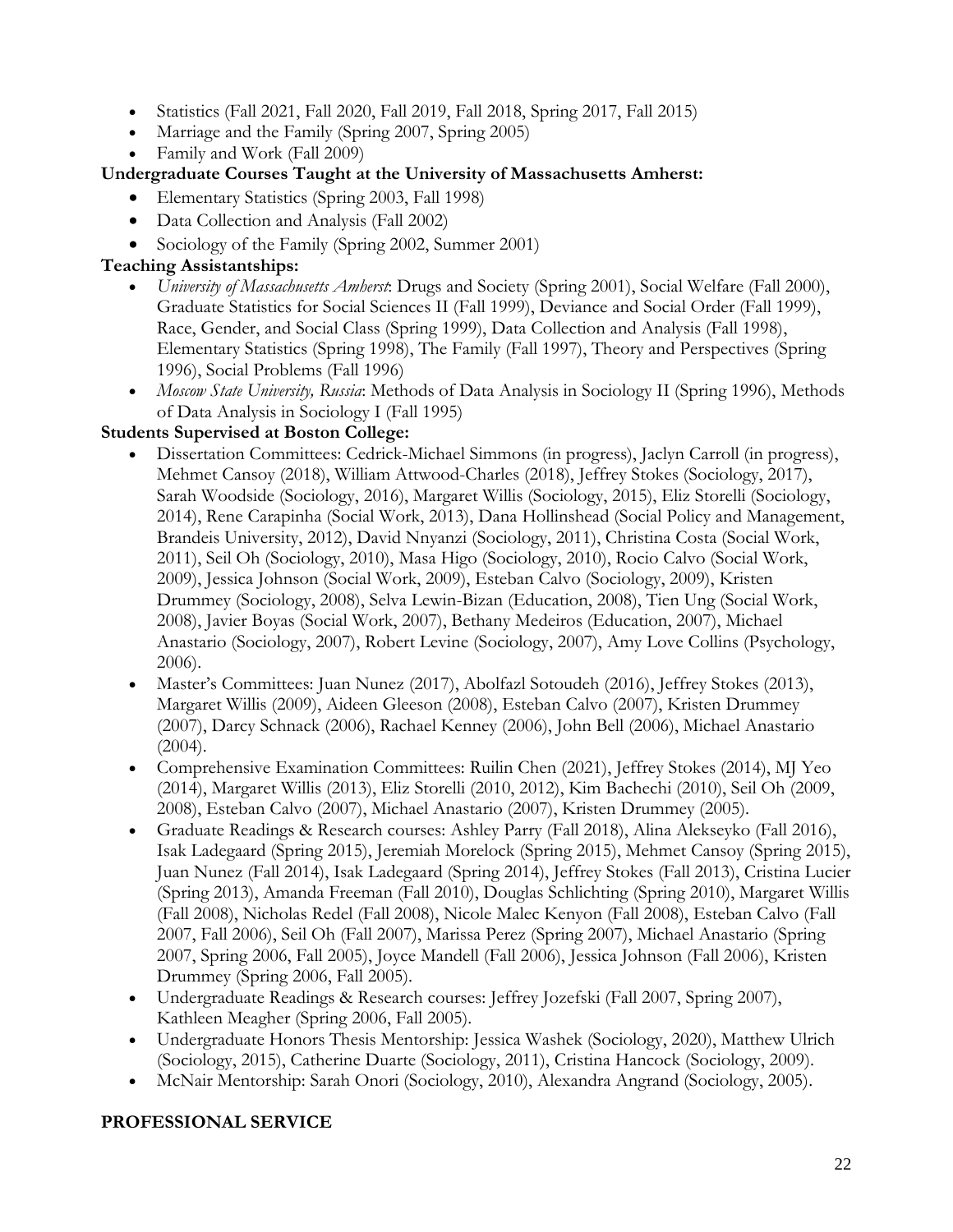# **National Service to the Discipline:**

- Chair, Book Award Committee, Altruism, Morality, and Social Solidarity Section of the American Sociological Association. 2017-18.
- Presider for the Annual Meetings of the American Sociological Association. 2004, 2005, 2006, 2009, 2012, 2018.
- Council Member, Altruism, Morality, and Social Solidarity Section of the American Sociological Association. 2015-2017.
- Executive Committee Member, Eastern Sociological Society, 2014-17.
- Member, Book Award Committee, Altruism, Morality, and Social Solidarity Section of the American Sociological Association. 2016-17.
- Member, Financial Committee, Eastern Sociological Society, 2015-17.
- Session Organizer for the Annual Meetings of American Sociological Association. 2003, 2004, 2005, 2006, 2012, 2013, 2017.
- Member, Nominations Committee, Eastern Sociological Society, 2015-16.
- Chair, Candace Rogers Student Paper Award Committee, Eastern Sociological Society, 2015.
- Chair, Distinguished Contribution to Scholarship Book Award Committee, Section on Race, Gender, and Class of the American Sociological Association. 2007, 2011, 2015.
- Carework Mini-Conference Organizer, Eastern Sociological Society, 2014.
- Council Member, Race, Gender, Class Section of the American Sociological Association. 2012- 2014, 2002-2004.
- Chair, Outstanding Graduate Student Paper Award Committee, Section on Race, Gender, and Class of the American Sociological Association. 2004, 2014.
- Member, Goode Book Award Committee, Family Section of the American Sociological Association. 2012, 2014.
- Chair, Distinguished Contribution to Scholarship Article Award Committee, Section on Race, Gender, and Class of the American Sociological Association. 2005, 2009, 2013.
- Treasurer, Eastern Sociological Society. 2011-2013.
- Session Organizer for the Annual Meetings of American Sociological Association. 2003, 2004, 2005, 2006, 2012, 2013.
- Member, Oliver Cromwell Cox Book Award Committee, Racial and Ethnic Minorities Section of the American Sociological Association. 2006, 2012.
- Member, Robin L. Williams Lecturer Award Committee, Eastern Sociological Society. 2011, 2012.
- Discussant and Session Co-chair for the Annual Meetings of the Gerontological Society of America. 2011.
- Member, Ad Hoc Article Award Committee, Family Section of the American Sociological Association. 2010.
- Member, Distinguished Contribution to Scholarship Article Award Committee, Section on Race, Gender, and Class of the American Sociological Association. 2010.
- Session Chair for the Annual Meetings of the Gerontological Society of America. 2010.
- Discussant for the Annual Meetings of the American Sociological Association. 2003, 2004, 2010.
- Member, Book Award Committee, Sex and Gender Section of the American Sociological Association. 2009.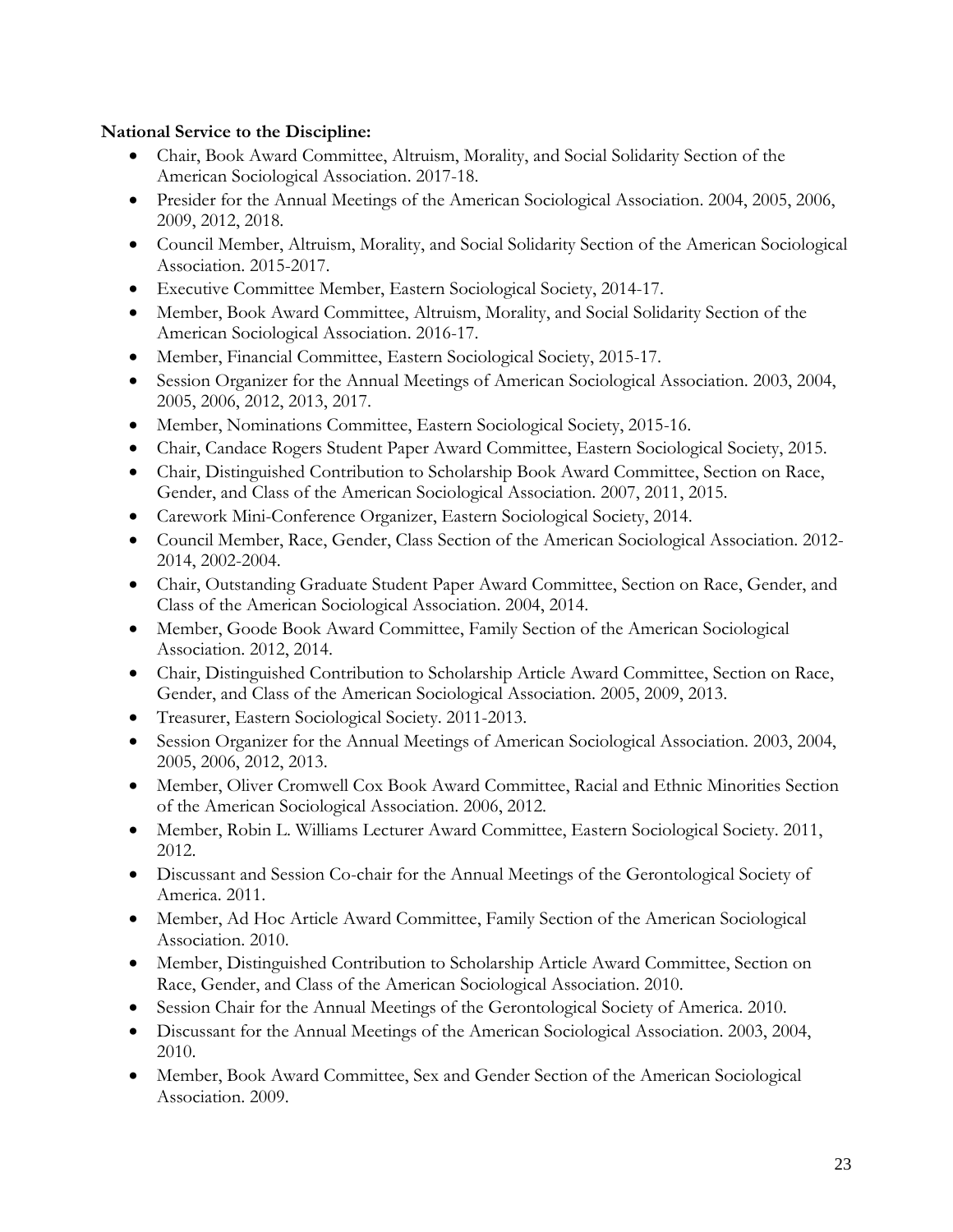- Chair, Sally Hacker Graduate Student Paper Award Committee, Sex and Gender Section of the American Sociological Association. 2008.
- Co-chair, Reception Committee, Section on Race, Gender, and Class of the American Sociological Association. 2008.
- Member, Distinguished Contribution to Scholarship Book Award Committee, Section on Race, Gender, and Class of the American Sociological Association. 2003, 2008.
- Member, Sally Hacker Graduate Student Paper Award Committee, Sex and Gender Section of the American Sociological Association. 2007.
- Member, Program Committee, Section on Race, Gender, and Class of the American Sociological Association. 2007.
- Council Member, Race, Gender, Class Section of the American Sociological Association. 2002- 2004.

# **University Service:**

- Graduate Educational Policy Committee member, Morrissey College of Arts and Sciences, Boston College. 2020/23.
- Graduate Studies Committee member, Department of Sociology, Boston College. 2007/08, 2014/15, 2015/16, 2018/19, 2019/20, 2020/21, 2021/22.
- Undergraduate Assessment Committee member, Department of Sociology, Boston College. 2019/20, 2020/21, 2021/22.
- Graduate Recruitment Committee member, Department of Sociology, Boston College. 2005/06, 2006/07, 2019/20, 2021/22.
- Graduate Recruitment Director, Department of Sociology, Boston College. 2008/09, 2009/10, 2010/11, 2011/12, 2012/13, 2013/14, 2014/15, 2015/16, 2016/17, 2017/18, 2018/19.
- Executive Committee member, Department of Sociology, Boston College. 2005/06, 2006/07, 2007/08, 2012/13, 2013/14, 2014/15, 2015/16, 2016/17, 2017/18, 2018/19.
- Fulbright Program Interviewer, Boston College. 2006/07, 2007/08, 2008/09, 2009/10, 2010/11, 2011/12, 2012/13, 2013/14, 2014/15, 2017/18, 2018/19, 2019/20, 2020/21.
- Graduate Program Director, Department of Sociology, Boston College. 2013 (Spring), 2013/14, 2017/18.
- Scholarly Events Committee member, Department of Sociology, Boston College. 2015/16, 2017/18.
- Third Year Review Committee Member for Wen Fan, Department of Sociology, Boston College. 2017/18.
- Statistics Sequence Subcommittee chair, Department of Sociology, Boston College. 2016/17, 2017/18.
- Faculty Technology Coordinator, Department of Sociology, Boston College. 2005/06, 2006/07, 2007/08, 2008/09, 2009/10, 2010/11, 2016/17.
- Space Planning Committee member, Department of Sociology, Boston College. 2015/16.
- Graduate Placement Officer, Department of Sociology, Boston College. 2013 (Spring), 2015 (Spring).
- Search Committee Member for the Quantitative hire, Department of Sociology, Boston College. 2013/14, 2014/15.
- Person in charge of Tenure Review Letter for Sara Moorman, Department of Sociology, Boston College. 2014/15.
- David Karp Award committee member, 2013/14.